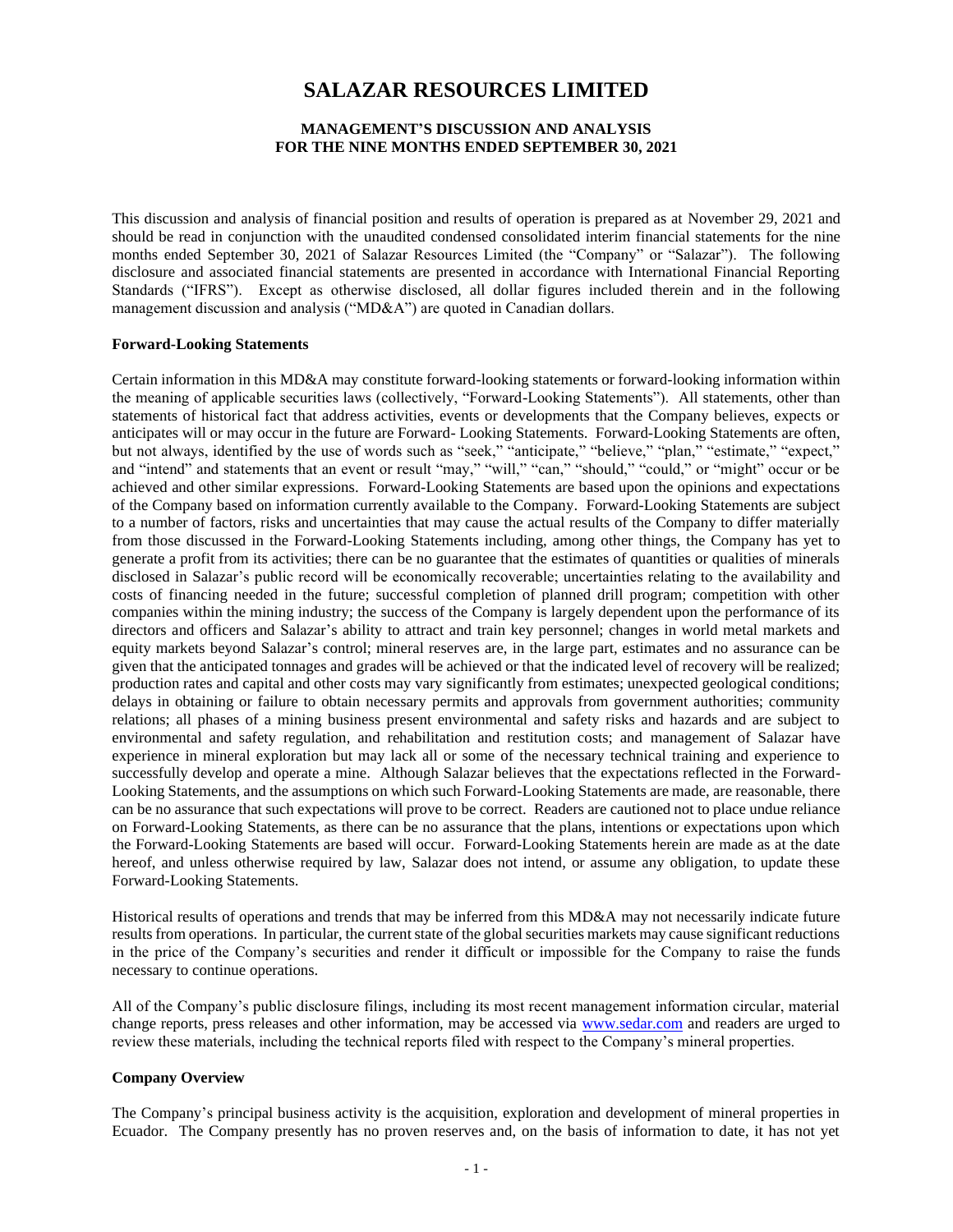determined whether these properties contain economically recoverable ore reserves. Consequently the Company considers itself to be an exploration stage company.

The Company is a reporting issuer in British Columbia, Alberta, Ontario and Nova Scotia. The Company's shares trade on the TSX Venture Exchange ("TSXV") under the symbol "SRL" as a Tier 1 mining issuer, on the OTCQB under the symbol "SRLZF", and on the Frankfurt Exchange under the symbol "CCG". The Company's executive head office is located in Quito, Ecuador.

The Company's main activities have been the ongoing exploration activities on its Curipamba Project in Ecuador. The Curipamba Project is subject to a 2% net smelter return royalty("NSR"). In late fiscal 2017 the Company entered into an option agreement (the "Curipamba Option") with Adventus Mining Corporation ("Adventus") whereby Adventus may earn (the "Earn-In") a 75% interest in the Curipamba Project with Adventus funding costs of US \$25,000,000 over five years, including the completion of a feasibility study on the El Domo deposit. Under the Curipamba Option Adventus has agreed to provide the Company with US \$250,000 per year advance payments until achievement of commercial production, to a maximum of US \$1,500,000. As at September 30, 2021 the Company has received total advance payments of US \$1,000,000. As operator, the Company also receives a 10% management fee on certain expenditures, with a prescribed minimum annual amount of US \$350,000.

Upon achievement of commercial production, Adventus will receive 95% of the dividends from the Curipamba Project until its aggregate investment, including the US \$25,000,000, has been recouped minus the approximate Company carrying value of US \$18,200,000 when the Curipamba Option was signed, after which dividends will be shared on a pro-rata basis according to their respective ownership. In certain circumstances where project development is delayed post earn-in, Adventus' ownership position could be diluted.

The Company and Adventus have also entered into an exploration alliance agreement (the "Alliance") to jointly explore Ecuador with the initial focus on zinc assets. The venture, Minera Dos Gemas M2G S.A. ("Dos Gemas"), was formed in 2017 and is currently owned 80% by Adventus and 20% by the Company with Adventus funding all activities incurred up to a construction decision. As operator the Company receives a 10% operator's fee on certain expenditures incurred, subject to an annual maximum fee of US \$200,000 on costs pertaining to surface rights acquisitions.

In March 2018 the Company and Adventus agreed to transfer the Pijili Project to Dos Gemas under the Alliance upon completion by Adventus of the following considerations:

- (i) on July 17, 2018 the Company received 2,536,232 Adventus common shares at an ascribed value of \$2,028,986;
- (ii) Adventus was also required to fully fund a US \$1,000,000 exploration budget on the Pijili Project by September 28, 2020. Adventus fulfilled this funding commitment in fiscal 2018; and
- (iii) payment of US \$150,000 cash, of which US \$100,000 was received by the Company as at December 31, 2018 and the remaining US \$50,000 was received in August 2019.

The official transfer of the Pijili Project to Dos Gemas was completed in May 2021.

In May 2018 the Company and Adventus agreed to the transfer of the Santiago Project to Dos Gemas under the Alliance upon completion by Adventus of the following considerations:

- (i) on July 17, 2018 the Company received 1,268,116 Adventus common shares at an ascribed value of \$1,014,492;
- (ii) Adventus was also required to fully fund a US \$500,000 exploration budget on the Santiago Project by May 22, 2020. Adventus fulfilled this funding commitment in March 2019; and
- (iii) payment of US \$75,000 in cash to the Company, of which US \$50,000 was received during fiscal 2018 and the remaining US \$25,000 was received in July 2019.

During fiscal 2019 the Company completed the official transfer of the transfer of the Santiago Project to Dos Gemas.

The Santiago Project is subject to a 1.5% NSR that can be purchased for US \$1,000,000 as well as a 4% net profits interest royalty that is in favour of INV Metals Inc.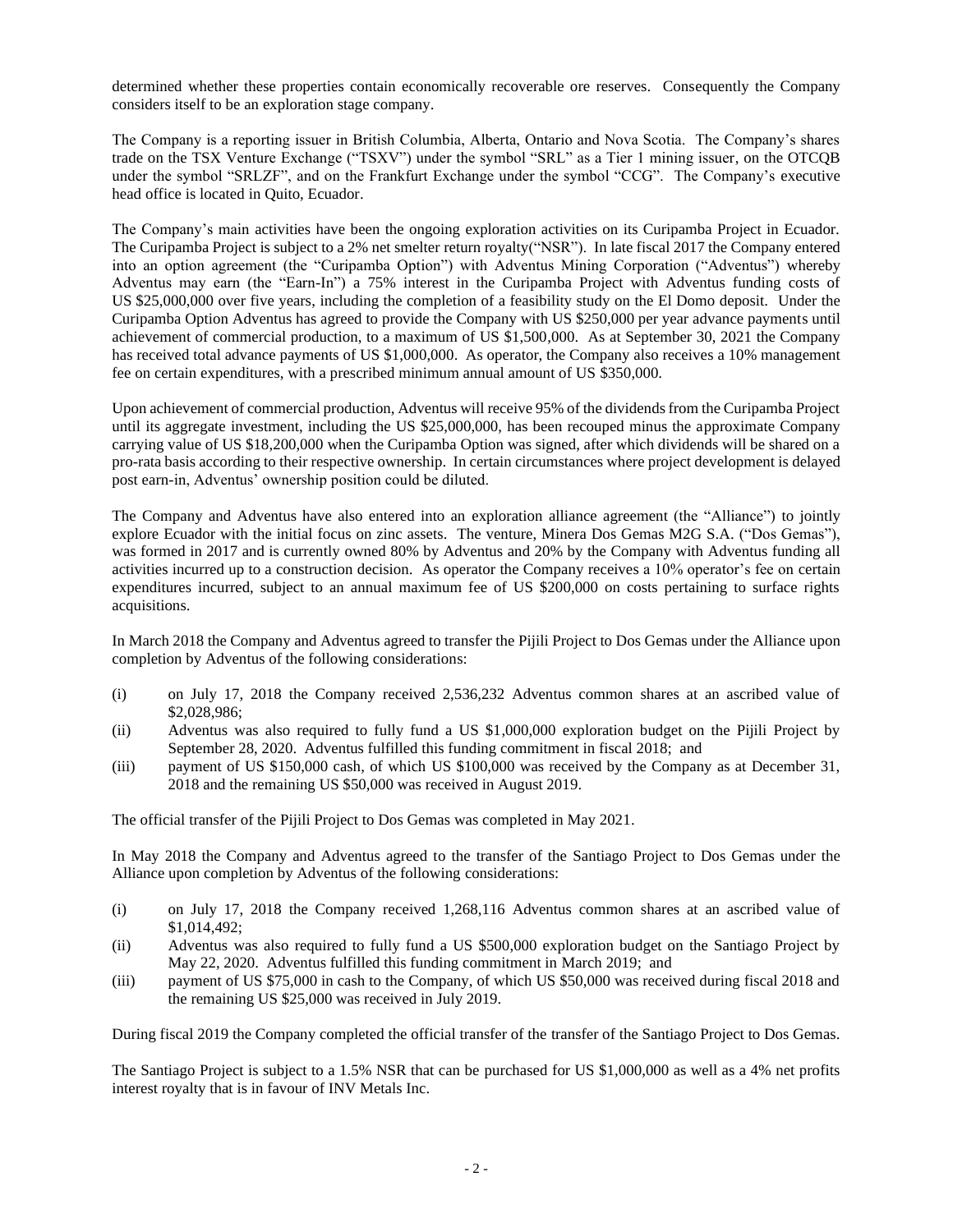During the second half of fiscal 2020 the Company initiated an exploration work program on its 100% owned properties at Los Osos, geophysics at Macara and sampling as Rumiñahui. During fiscal 2021 the Company is continuing its work programs on its 100% owned properties.

# *Corporate/Equity Changes for the Nine Months ended September 30, 2021*

- 1. In January 2021 the Company received TSXV approval to the Los Santos LOI and, at Mesoloma's election, the Company issued of 177,283 units comprising 177,283 common shares and 88,642 warrants.
- 2. On February 2, 2021 the Company completed a non-brokered private placement of 18,572,000 common shares for proceeds of \$6,500,200. The funds raised are being used to accelerate exploration of the Company's 100% owned portfolio.
- 3. On April 23, 2021 Ms Jennifer Hui Wu resigned as a director and on June 14, 2021 the Company appointed Mary Gilzean, MSc Geology, as a director of the Company. Ms. Gilzean has over 25 years of experience in international mineral exploration and human resources management.
- 4. On July 22, 2021 the Company was successfully upgraded from the OTCQB Venture Market to the OTCQX Best Market under the same symbol "SRLZF".

# *COVID-19*

In March 2020 the World Health Organization ("WHO") declared a global pandemic of the novel coronavirus identified as "COVID-19". In order to combat the spread of COVID-19 governments worldwide, including Ecuador and Canada, have enacted emergency measures including travel bans, legally enforced or self-imposed quarantine periods, social distancing and business and organization closures. These measures have caused material disruptions to businesses, governments and other organizations resulting in an economic slowdown and increased volatility in national and global equity and commodity markets. The Company and its strategic partner temporarily had suspended all its site activities at the Curipamba, Pijili and Santiago projects, while desktop and office work continued remotely where possible. In July 2020 there was a partial lifting of COVID-19 related restrictions and the Company resumed field and drilling activities, complying with guidance from the government of Ecuador and the development of detailed COVID-19 health and safety protocol for resumption of field activities at both the Curipamba and Pijili projects and other Company owned projects. While the overall impact on the Company has not been material, whether or not there will be a significant impact in 2021 is dependent on whether there will be further spikes in infection, the spread of the virus and its variants, the timely rollout of the vaccines and their effectiveness in managing the spread, the lifting of mobility restrictions, the recovery of the global economy and the volatility of the commodity markets, all of which are uncertain and may impose significant negative impact on the operations of the Company.

On April 5, 2021, the World Bank announced that it has approved \$150,000,000 in additional financing to the COVID-19 Emergency Response Project for the procurement of COVID-19 vaccination in Ecuador which the Government of Ecuador expects to help cover the immunization needs for approximately 30% of the population. According to [https://ourworldindata.org/covid-vaccinations,](https://ourworldindata.org/covid-vaccinations) over 66% of the population in Ecuador has received at least one vaccination as of October 31, 2021.

# *Property Highlights for the Three Months Ended September 30, 2021*

# *Feasibility Study - El Domo*

All the required studies for the Feasibility Study at the El Domo ("El Domo") volcanogenic massive sulphide ("VMS") deposit in Curipamba were completed during the three months ended September 30, 2021. On October 26, 2021, Adventus and the Company announced the results of the Feasibility studies as well as updated mineral resources of El Domo. The following summarizes the results. (See "Curipamba - El Domo Feasibility Study" below for more details).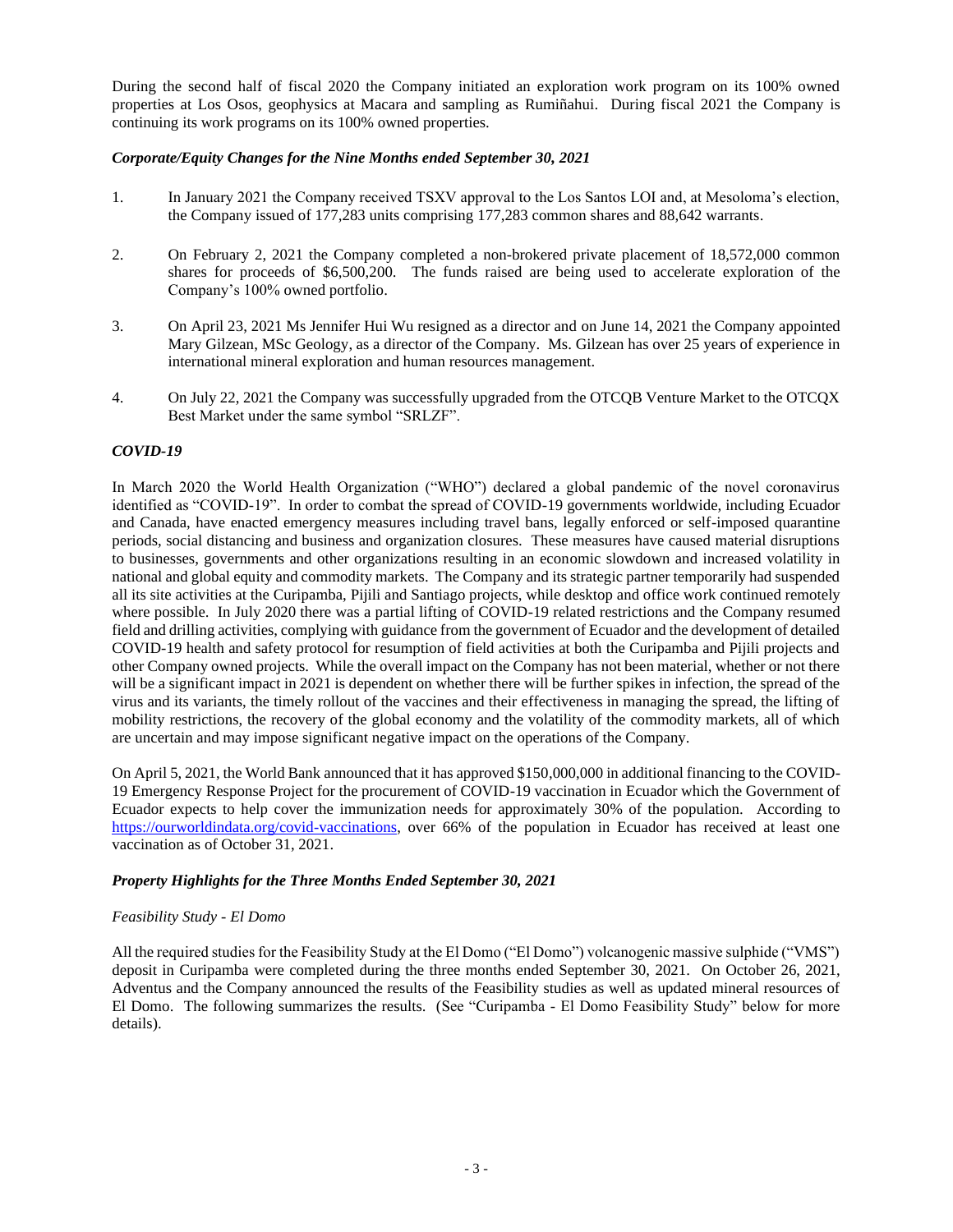| <b>Open Pit Feasibility Study Results</b>                          | <b>Feasibility Study</b> |
|--------------------------------------------------------------------|--------------------------|
| After-Tax NPV (\$M, 8% discount rate)                              | \$259                    |
| After-Tax IRR $(\%)$                                               | 32%                      |
| Cumulative First 6 Years of After-Tax Cashflow (\$M undiscounted)  | \$495                    |
| Initial Capital Cost (\$M, incl. refundable Value Added Tax (VAT)) | \$248                    |
| Total Life of Mine Capital Cost including Closure (\$M)            | \$316                    |
| All-In Sustaining Cost ("AISC") (\$/lb CuEq Basis)                 | \$1.26                   |
| Payback Period (years)                                             | 2.6                      |

The following open-pit mineral reserves statement forms the basis for the Feasibility Study. (See "Curipamba – El Domo Feasibility Study" below for notes to the mineral reserves statement)

|                          |                        | Grade               |                      |                      |             |             |                   | <b>Contained Metal</b> |            |             |             |  |
|--------------------------|------------------------|---------------------|----------------------|----------------------|-------------|-------------|-------------------|------------------------|------------|-------------|-------------|--|
| <b>Classification</b>    | <b>Tonnage</b><br>(kt) | Cu<br>$\frac{9}{6}$ | Pb<br>$\frac{10}{6}$ | Zn<br>$\frac{10}{6}$ | Au<br>(g/t) | Ag<br>(g/t) | <b>Cu</b><br>(kt) | Pb<br>(kt)             | Zn<br>(kt) | Au<br>(koz) | Ag<br>(koz) |  |
| <b>Proven Reserves</b>   | 3.136                  | 2.50                | 0.2                  | 2.30                 | 2.83        | 41          | 78.4              | 6.7                    | 72.0       | 285         | 4,175       |  |
| <b>Probable Reserves</b> | 3,343                  | 1.39                | 0.3                  | 2.67                 | 2.23        | 50          | 46.4              | 9.4                    | 89.4       | 240         | 5,342       |  |
| Proven + Probable        | 6.478                  | 1.93                | 0.2                  | 2.49                 | 2.52        | 46          | 124.9             | 16.2                   | 161.4      | 525         | 9,517       |  |

*Environmental and Social Impact Assessment ("ESIA") – El Domo*

On November 18, 2021, the Company and Adventus announced that the ESIA for the Curipamba Project has been completed and the environmental licensing process has been initiated with the appropriate ministry. (See "Curipamba – El Domo Environmental and Social Impact Assessment ("ESIA") below for more details and news release dated November 18, 2021).

The ESIA includes a comprehensive monitoring and management plan that details the mitigation offered by the Curipamba Project to avoid or reduce impacts to acceptable levels, such as:

- (i) the use of rain water for the process plant that eliminate the need for surface water intake structures;
- (ii) active management of geochemically active waste rock identification ensure avoidance of acid drainage;
- (iii) protection and propagation of flora and fauna species where effects are predicted in remnant forest patches which may offer habitat to important biodiversity; and
- (iv) introduce key benefits to local communities and to Ecuador in areas of temporary employment opportunities during construction and permanent jobs during operations, partnership and capacity building opportunities to maximize participation of local businesses, economic diversification of local economy, and life of mine royalties and taxes to the government.

# *Exploration*

- 1. Curipamba regional exploration On August 9, 2021, the Company and Adventus announced that they have identified a new VMS system approximately 4.5 km southwest of the El Domo VMS deposit. Exploration work, including drilling, continued on regional targets previously defined for Curipmaba. (See "Curipamba Project – Regional Exploration" below and news releases dated August 9, 2021)
- 2. Pijilí exploration drilling program on the Mercy concession at Pijilí was completed in March 2021 with a total of twelve drill holes totalling 7,031 metres on the first of multiple porphyry targets identified. (See "Exploration Alliance – Pijilí" below for more details and news releases dated April 8, 2021 and April 20, 2021)
- 3. Santiago exploration community support work, including public health initiatives and socialization of the exploration plans continued at site with a 2,500-metre drilling program being planned for mobilization early 2022.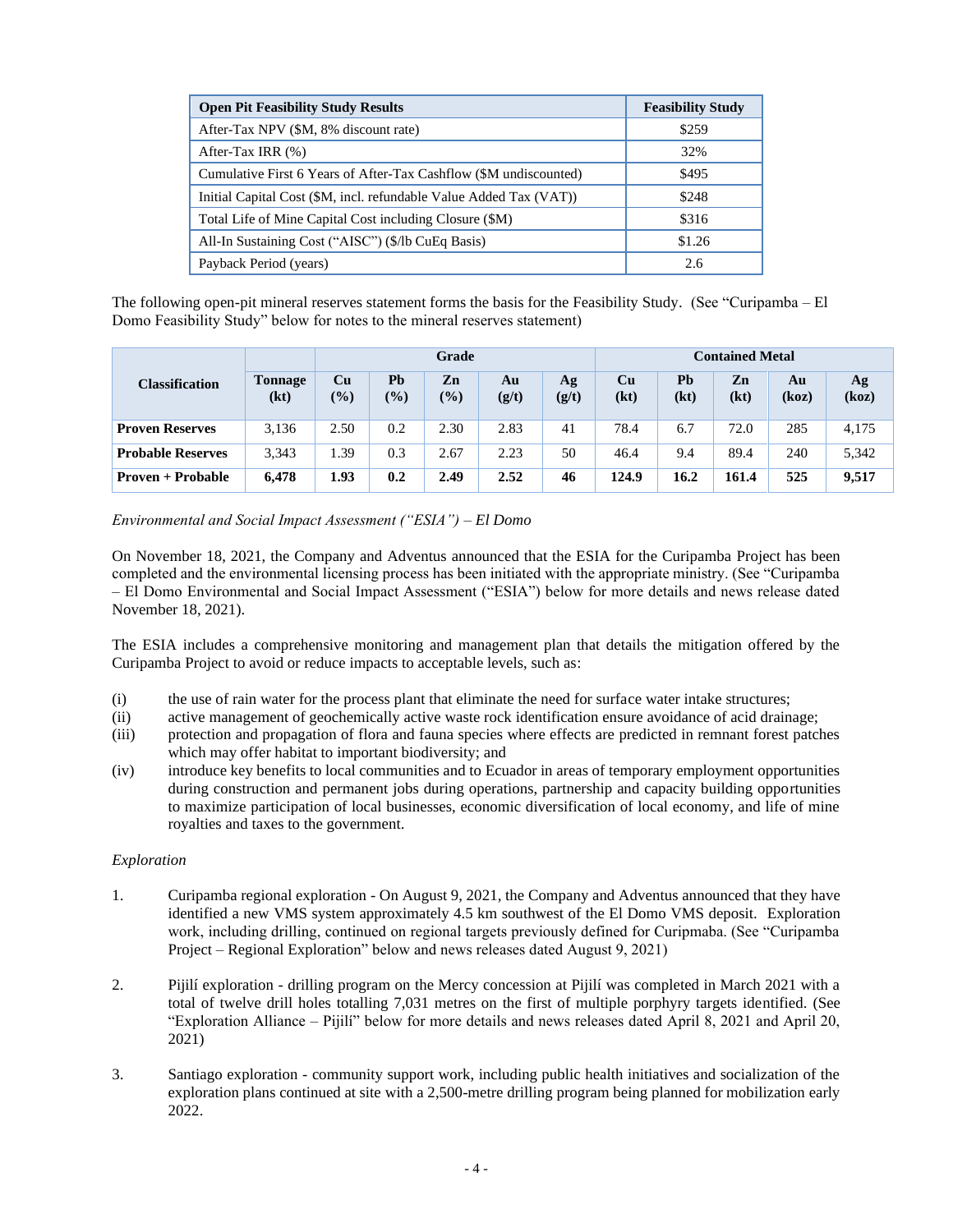- 4. On the Company's 100% owned properties:
	- (i) the phase 1 drilling program was completed at Los Osos and assay results from all six holes were announced. (See "Los Osos Project" below);
	- (ii) field geophysics at Macara Mina was completed and drilling is planned to start as soon as relevant permits are received;
	- (iii) fieldwork at Los Santos to generate targets for a 3,000 m drill program in the second half of fiscal 2021 is almost completed; and
	- (iv) all government approvals including the requite water permits were received and an approximately 3,000-metre diamond drill program has commenced at the Rumiñahui Project. (See "Rumiñahui Project" below

### *Property Update - Joint Venture Projects*

### *Curipamba - El Domo Feasibility Study*

Results of the Feasibility Study, commenced in July 2020 and led by DRA Americas Inc. ("DRA"), were announced on October 26, 2021 via news release entitled "Adventus and Salazar Announce Feasibility Study Results and Updated Mineral Resources for the Curipamba Copper-Gold Project". A National Instrument 43-101 ("NI 43-101") technical report is expected to be filed within 45 days of the announcement.

On filing the Feasibility Study, in accordance with Curipamba Option, it is expected that Adventus will deliver to the Company a written notice (the "Option Exercise Notice") of the exercise of the option providing a certified statement and details that the earn-in conditions have been fulfilled. On receipt of the Option Exercise Notice, the Company has the right to dispute the content of the statement within 30 days of receipt.

Highlights of the results of the Feasibility Study are as follows:

# *Mineral Resource Estimate Update*

As part of the Feasibility Study, an update to the mineral resource estimate was completed, with an effective date of October 26, 2021 and is disclosed in accordance with National Instrument 43-101 ("NI 43-101") Standards of Disclosure for Mineral Projects and prepared by SLR Consulting (Canada) Ltd. ("SLR"), formerly Roscoe Postle Associates. The updated Mineral Resource estimate (Tables 1a to 1c below) is supported by information provided from 391 core boreholes, totalling 74,992 metres, completed between 2007 and 2021 and possesses a similar footprint to the previous Mineral Resource estimate (see May 2, 2019 news release). The infill drilling in 2020 and 2021 resulted in the upgrading of portions of the Mineral Resource from previously classified Indicated to Measured and Inferred to Indicated categories. Other highlights include copper grades increasing by 9%.

| <b>Resource</b><br>Category | <b>Tonnes</b> |                                    |                     | Grade       |             |             | <b>Contained Metal</b> |            |            |             |             |
|-----------------------------|---------------|------------------------------------|---------------------|-------------|-------------|-------------|------------------------|------------|------------|-------------|-------------|
|                             | (Mt)          | Cu<br>$\left( \frac{0}{0} \right)$ | Pb<br>$\frac{1}{2}$ | Zn<br>(9/6) | Au<br>(g/t) | Ag<br>(g/t) | Cu<br>(kt)             | Ph<br>(kt) | Zn<br>(kt) | Au<br>(koz) | Ag<br>(koz) |
| <b>Measured</b>             | 3.2           | 2.61                               | 0.24                | 2.50        | 3.03        | 45          | 84.9                   | 7.7        | 81.1       | 316         | 4,704       |
| <b>Indicated</b>            | 5.7           | 1.83                               | 0.24                | 2.64        | l.98        | 45          | 104.5                  | 13.9       | 150.6      | 364         | 8,265       |
| $M+I$                       | 9.0           | 2.11                               | 0.24                | 2.59        | 2.36        | 45          | 189.4                  | 21.6       | 231.7      | 680         | 12,969      |
| <b>Inferred</b>             | 1.1           | 1.72                               | 0.14                | 2.18        | l.62        | 32          | 18.5                   | 1.5        | 23.6       | 57          | 1,118       |

| Table 1b. Pit Constrained Mineral Resource for El Domo, Curipamba Project – October 26, 2021 |  |  |
|----------------------------------------------------------------------------------------------|--|--|
|                                                                                              |  |  |

| <b>Resource</b><br>Category | <b>Tonnes</b> |                     |             | Grade     |             |             | <b>Contained Metal</b> |            |            |             |             |
|-----------------------------|---------------|---------------------|-------------|-----------|-------------|-------------|------------------------|------------|------------|-------------|-------------|
|                             | (Mt)          | Cu<br>$\frac{9}{6}$ | Pb<br>(9/0) | Zn<br>(%) | Au<br>(g/t) | Ag<br>(g/t) | Cu<br>(kt)             | Pb<br>(kt) | Zn<br>(kt) | Au<br>(koz) | Ag<br>(koz) |
| <b>Measured</b>             | 3.2           | 2.61                | 0.24        | 2.50      | 3.03        | 45          | 84.9                   | 7.7        | 81.1       | 316         | 4,704       |
| <b>Indicated</b>            | 3.8           | .38                 | 0.30        | 2.77      | 2.29        | 52          | 52.6                   | 11.3       | 105.2      | 280         | 6,370       |
| $M+I$                       | 7.1           | 1.95                | 0.27        | 2.64      | 2.63        | 49          | 137.5                  | 19.0       | 186.3      | 596         | 11,074      |
| <b>Inferred</b>             | 0.3           | 0.34                | 0.20        | 1.01      | . . 34      | 39          | 1.2                    | 0.7        | 3.5        | 15          | 430         |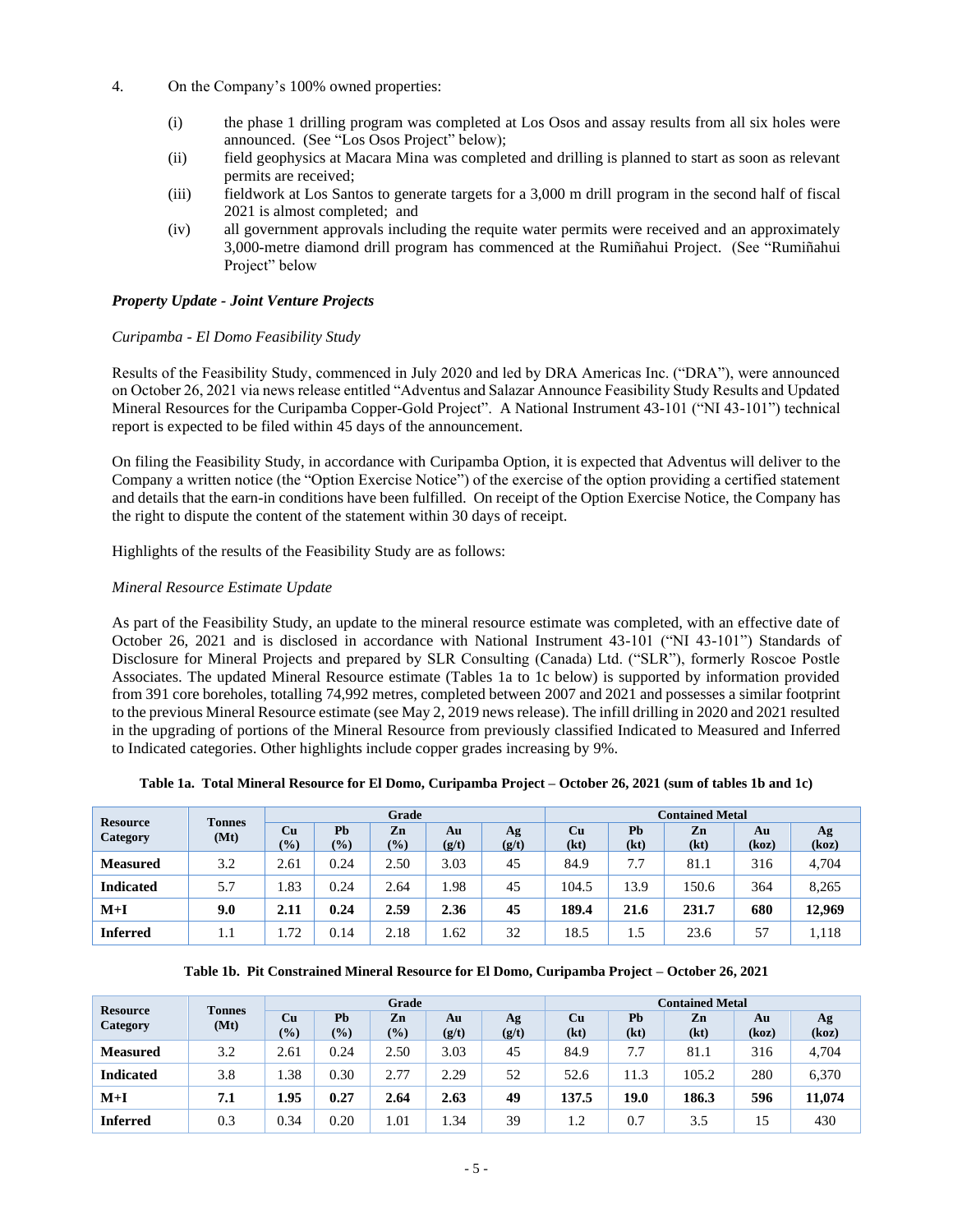### **Table 1c. Underground Mineral Resource for El Domo, Curipamba Project – October 26, 2021**

| <b>Resource</b> | <b>Tonnes</b> |            |      | Grade |       |       | <b>Contained Metal</b> |      |      |       |       |
|-----------------|---------------|------------|------|-------|-------|-------|------------------------|------|------|-------|-------|
| Category        | (Mt)          | Cu         | Pb   | Zn    | Au    | Аg    | Сu                     | Pb   | Zn   | Au    | Ag    |
|                 |               | (0/0)      | (%)  | (0/0) | (g/t) | (g/t) | (kt)                   | (kt) | (kt) | (koz) | (koz) |
| Indicated       | 1.9           | 272<br>، ، | 0.14 | 2.38  | 4.37  | ◡     | 51.9                   | 2.6  | 45.4 | 84    | 1,895 |
| Inferred        | 0.8           | 21<br>ر    | 0.1  | 2.68  | 74    | 29    | $\overline{ }$         | 0.8  | 20.1 | 42    | 688   |

*Notes:*

*CIM Definition Standards (2014) definitions were followed for Mineral Resources.*

*Mineral Resources are reported above a cut-off Net Smelter Return ("NSR") value of \$29/t for Mineral Resources amenable to open-pit mining and the underground portion of the 2021 Mineral Resources are reported with mining shapes which were generated using a \$105/t NSR cut-off value.*

*The NSR value is based on estimated metallurgical recoveries, assumed metal prices, and smelter terms, which include payable factors treatment charges, penalties, and refining charges.*

*Mineral Resources are estimated using the metal price assumptions: \$4.00/lb Cu, \$1.05/lb Pb, \$1.30/lb Zn, \$1,800/oz Au, and \$24/oz Ag.*

*Metallurgical recovery assumptions were based on three mineral types defined by the metal ratio Cu/(Pb+Zn):*

- *a. Zinc Mineral (Cu/(Pb+Zn) <0.33): 86% Cu, 90% Pb, 97% Zn, 68% Au and 78% Ag*
- *b. Mixed Cu/Zn Mineral (0.33≤ Cu/(Pb+Zn) ≤3.0): 86% Cu, 82% Pb, 95% Zn, 55% Au and 67% Ag*
- *c. Copper Mineral (Cu/(Pb+Zn) >3.0): 80% Cu, 37% Pb, 36% Zn, 14% Au and 29% Ag*

*NSR factors were also based on the metal ratio Cu/(Pb+Zn):*

- *d. Zinc Mineral (Cu/(Pb+Zn) <0.33): 53.41 \$/% Cu, 7.99 \$/% Pb, 13.47 \$/% Zn, 30.91 \$/g Au and 0.39 \$/g Ag*
- *e. Mixed Cu/Zn Mineral (0.33≤ Cu/(Pb+Zn) ≤3.0): 58.99 \$/% Cu, 7.05 \$/% Pb ,13.41 \$/% Zn, 25.12 \$/g Au and 0.34 \$/g Ag*
- *f. Copper Mineral (Cu/(Pb+Zn) >3.0): 57.83 \$/% Cu, 6.84 \$/g Au and 0.19 \$/g Ag*

*Bulk density interpolated on a block per block basis using assayed value, the correlation between measured density values and iron content, and base metal grade. The bulk densities range between 2.1 t/m<sup>3</sup> and 4.6 t/m<sup>3</sup> Mineral Resources are inclusive of Mineral Reserves.*

*Mineral Resources that are not Mineral Reserves do not have demonstrated economic viability.*

*The underground portion of the Mineral Resources are reported within underground reporting shapes and include low grade blocks falling within the shapes.*

*Qualified Person ("QP") is not aware of any environmental, permitting, legal, title, taxation, socio-economic, marketing, political, or other relevant factors that could materially affect the Mineral Resource estimate Numbers may not add due to rounding.*

*Feasibility Study Mineral Reserves*

The basis of the Curipamba Feasibility Study is on the maiden open-pit Mineral Reserves that were estimated from the updated open-pit Mineral Resources and on the mine design by DRA (Table 2).

| <b>Classification</b>    | <b>Tonnes</b> | Grade     |                     |              |             |                | <b>Contained Metal</b> |            |            |             |             |
|--------------------------|---------------|-----------|---------------------|--------------|-------------|----------------|------------------------|------------|------------|-------------|-------------|
|                          | (kt)          | Cu<br>(%) | Pb<br>$\frac{9}{6}$ | Zn<br>$(\%)$ | Au<br>(g/t) | Ag<br>(g/t)    | Cu<br>(kt)             | Pb<br>(kt) | Zn<br>(kt) | Au<br>(koz) | Ag<br>(koz) |
| <b>Proven Reserves</b>   | 3.136         | 2.50      | 0.2                 | 2.30         | 2.83        | $\overline{4}$ | 78.4                   | 6.7        | 72.0       | 285         | 4.175       |
| <b>Probable Reserves</b> | 3.343         | . . 39    | 0.3                 | 2.67         | 2.23        | 50             | 46.4                   | 9.4        | 89.4       | 240         | 5.342       |
| $Proven + Probable$      | 6.478         | 1.93      | 0.2                 | 2.49         | 2.52        | 46             | 124.9                  | 16.2       | 161.4      | 525         | 9.517       |

#### **Table 2: Open-Pit Mineral Reserves Statement**

*Notes:*

*1. Waste: Ore Strip Ratio 6.02 : 1 not including pre-strip waste and 8.59 : 1 including pre-strip waste*

*2. The effective date of the Mineral Reserve Estimate is October 26, 2021.*

*3. Mineral Reserves are reported in accordance with CIM Definition Standards (2014) and best practice guidelines (2019).*

*4. An NSR cut-off grade of \$32.99 was used for all material.*

*5. Mineral reserves were estimated at a gold price of \$1,630/oz, a silver price of \$21.00/oz, a lead price of \$0.92/lb, a zinc price of \$1.16/lb, and a copper price of \$3.31/lb; they include modifying factors related to mining cost, dilution, mine recovery, process recoveries and costs, G&A, royalties, and rehabilitation costs.*

*6. Figures have been rounded to an appropriate level of precision for the reporting of Mineral Reserves.*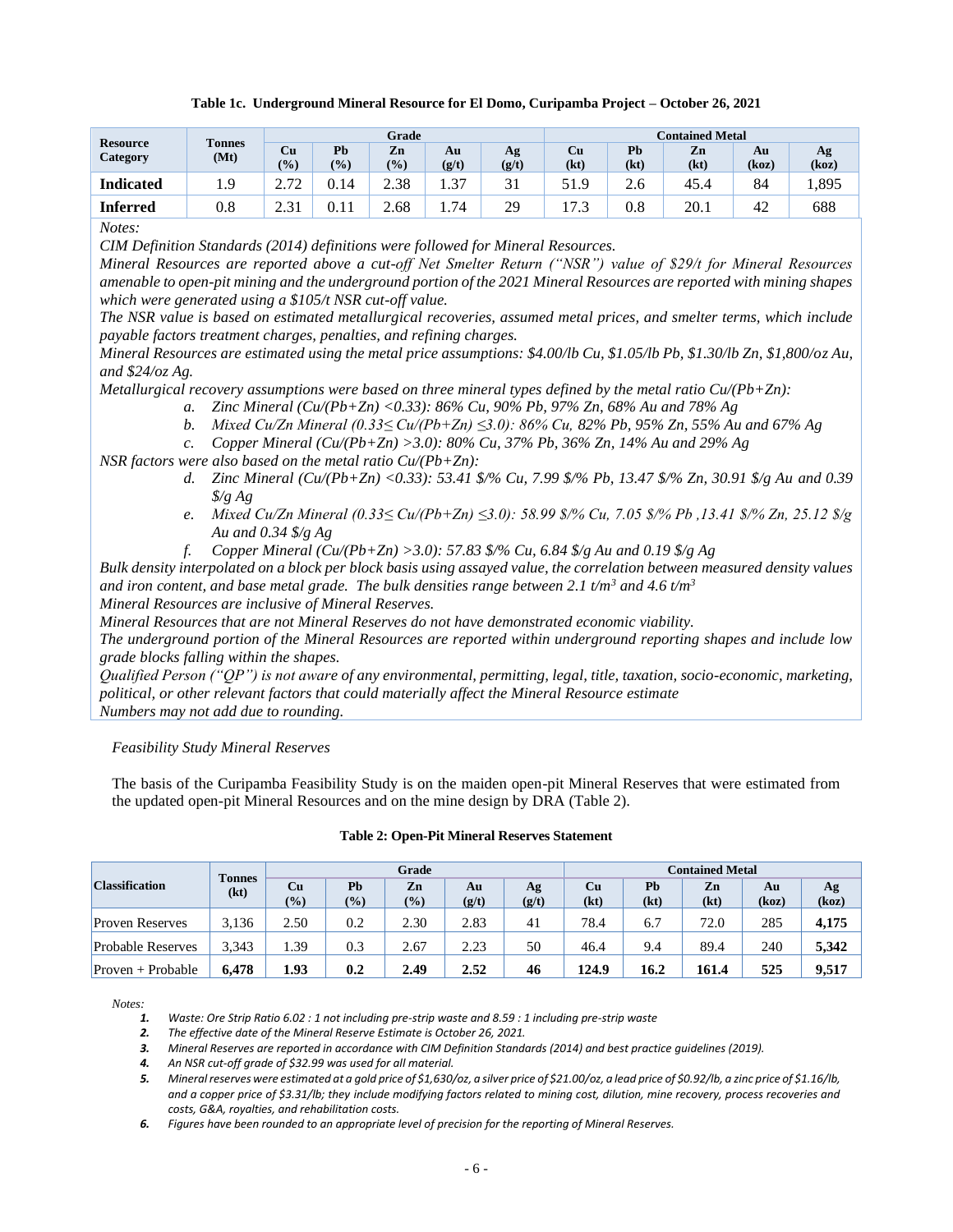- *7. Due to rounding, some columns or rows may not compute exactly as shown.*
- *8. The Mineral Reserves are stated as dry tonnes processed at the crusher.*
- 9. *Tonnages are presented in metric tonnes*

#### *Open-Pit Feasibility Study*

The Feasibility Study is based only on open-pit Mineral Reserves, whereas the 2019 preliminary economic assessment included both the open pit and potential underground Mineral Resources ("2019 PEA"). Table 3 provides a summary of the key Feasibility Study results with sensitivity scenarios for higher and lower metal prices also shown.

#### **Table 3: Open Pit Feasibility Study Results**

| <b>Open Pit Feasibility Study Results</b>                        | <b>Feasibility Study</b><br><b>Base Case</b> | -15% Price Deck | <b>Spot Prices as of</b><br><b>October 19, 2021</b> |  |  |
|------------------------------------------------------------------|----------------------------------------------|-----------------|-----------------------------------------------------|--|--|
| After-Tax NPV (\$M, 8% discount rate) (1)                        | \$259                                        | \$159           | \$423                                               |  |  |
| After-Tax IRR $(\%)$ (2)                                         | 32%                                          | 23%             | 44%                                                 |  |  |
| Cumulative First 6 Years of After-Tax Cashflow (\$M)(discounted) | \$495                                        | \$391           | \$664                                               |  |  |
| Initial Capital Cost (\$M, incl. refundable VAT) (3)             |                                              | \$248           |                                                     |  |  |
| Total Life of Mine Capital Cost including Closure (\$M) (4)      |                                              | \$316           |                                                     |  |  |
| AISC (\$/lb CuEq Basis) <sup>(5)</sup>                           | \$1.26                                       | \$1.23          | \$1.41                                              |  |  |
| Payback Period (years)                                           | 2.6                                          | 3.2             | 2.1                                                 |  |  |
| Nominal processing capacity (tpd)                                | 1,850                                        |                 |                                                     |  |  |
| Average annual payable production (Years 1 - 9) (6)              | $Cu = 11$ kt                                 |                 |                                                     |  |  |
|                                                                  |                                              | $Au = 26 koz$   |                                                     |  |  |
|                                                                  |                                              | $Zn = 12$ kt    |                                                     |  |  |
|                                                                  |                                              | $Ag = 488 koz$  |                                                     |  |  |
|                                                                  |                                              | $Pb = 0.5$ kt   |                                                     |  |  |
|                                                                  | CuEq= 23 kt                                  | CuEq= 22 kt     | CuEq= 21 kt                                         |  |  |
| Metal prices assumed                                             | \$1,700/oz Au                                | \$1,445/oz Au   | \$1,766/oz Au                                       |  |  |
|                                                                  | \$23.00 /oz Ag                               | \$19.55 /oz Ag  | \$23.29 / oz Ag                                     |  |  |
|                                                                  | \$3.50 /lb Cu                                | \$2.98 /lb Cu   | \$4.72 /lb Cu                                       |  |  |
|                                                                  | \$0.95 /lb Pb                                | \$0.81 /lb Pb   | \$1.10 /lb Pb                                       |  |  |
| $\cdots$                                                         | \$1.20 /lb Zn                                | \$0.98 /lb Zn   | \$1.70 /lb Zn                                       |  |  |

*Notes:*

*1) Unless otherwise noted, all currencies are reported in US dollars on a 100% project basis*

*2) Assumes an 18-month construction period as the basis for the internal rate of return ("IRR") and net present value ("NPV") calculations 3) Capital cost estimates are to AACE class 3, are based primarily on contractor quotes and vendor equipment pricing, and includes 12% VAT (~\$25M total) on the applicable work/materials, as well as an approximate 10% contingency. A developmental capital package (~\$25M) for the progression of early works and project design is assumed to be sunk and not included in the capital cost shown here. It is envisioned to be spent prior to a construction decision.*

*4) Includes credit for \$10M salvage at end of mine life*

*5) AISC per pound copper, cash cost per pound and cash cost per pound are not measures recognized under IFRS and are referred to as non-GAAP measures. These measures have no standardized meaning under IFRS and may not be comparable to similar measures presented by other companies. AISC per pound copper represents mining, processing, site general and administrative costs, royalties, refining, penalties, concentrate transport, and sustaining capital dividend by payable copper equivalent pounds.*

*Copper Equivalent Calculation:(Payable Metals NSR Ag,Zn,Pb,Au, Ag)/(Payable Metals NSR Cu)\* (Payable Copper t)*

*6) Year 10 excluded from the average as it is a partial year of production.*

#### **Open-Pit Mining**

The open-pit will be mined using a traditional truck and shovel operation with a contractor mining fleet consisting of drills, shovels, front end loaders, and 40-ton haul trucks. The open-pit will be developed in four phases and operate for approximately 10 years of production, with total material movement of 61.8 Mt (6.5 Mt ore and 55.3 Mt waste) at a strip ratio of 8.6 (including pre-stripping) and 6.02 without pre-stripping included. The open-pit mine design consists of a single pit with a mining sequence to maximize grade, but also provides suitable construction material for the project infrastructure and waste management facilities during construction. Mining of ore is expected to begin within 18 months of the start of pre-production waste movement.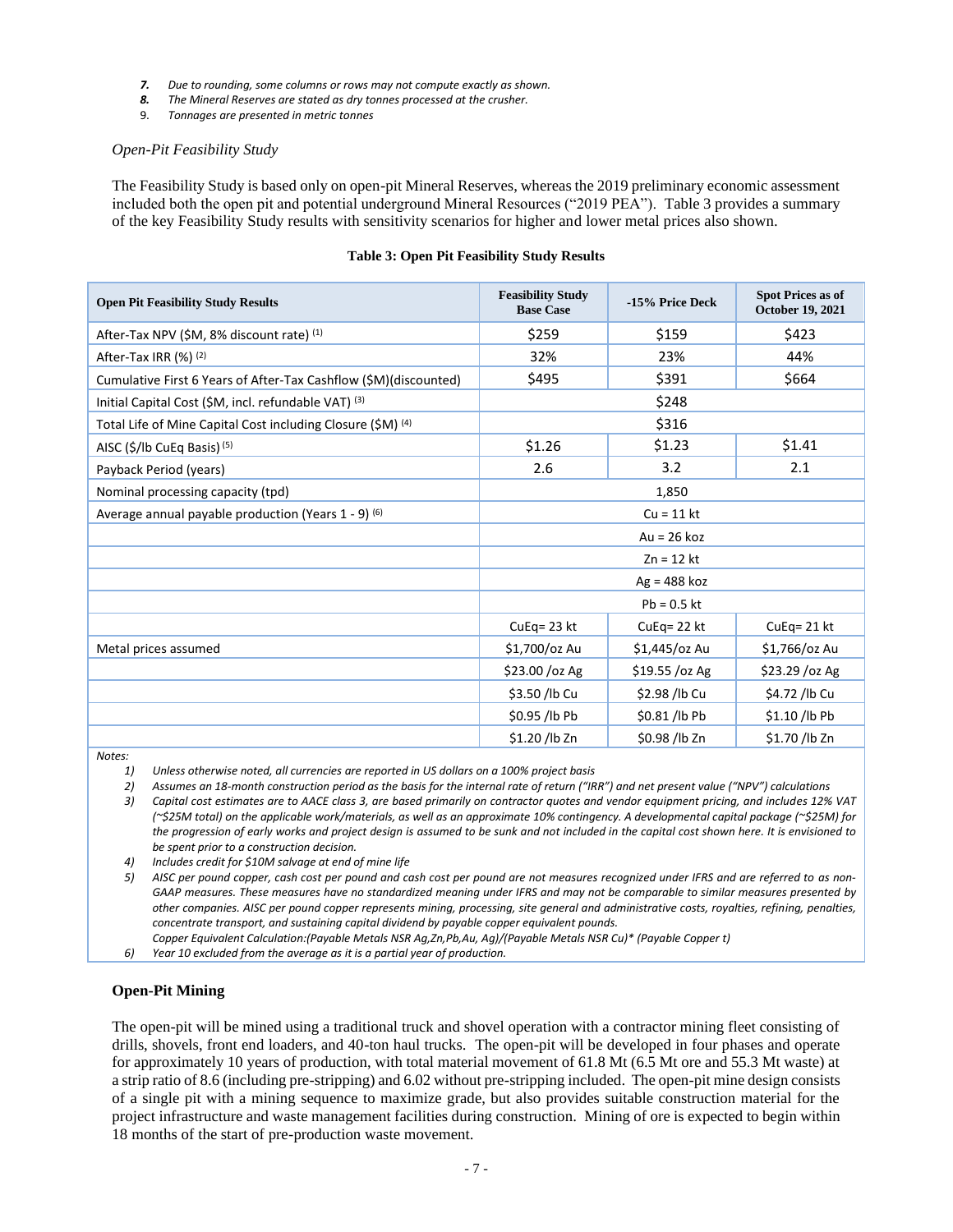### **Open-Pit Processing**

Previously conducted metallurgical test-work programs in 2014 and 2019 were supplemented with further comminution, flotation, locked cycle, solid/liquid separation test-work programs and associated minerology and assays during 2020 and 2021. Samples consisted of remaining material from the 2019 test-work campaign and new composite samples taken from representative drill cores in 2020 and 2021. Results corresponded well with previously completed test-work with improvements in recoveries and grades incorporated in the Feasibility Study.

Net recoveries to copper, zinc, and lead concentrates total 87.5% for copper, 84.7% for zinc, 51.8% for gold, 63.6% for silver, and 30.3% for lead. The net recoveries only include metals that are payable in their respective concentrates. The process plant is expected to ramp-up production over a three-month period following completion of construction to a steady state throughput rate of 666,000 tonnes/year (1,850 tpd). The processing plant design includes a comminution circuit consisting of a two-stage crushing circuit followed by ball milling, and sequential flotation circuits producing copper, zinc, and lead concentrates.

### **Site Infrastructure**

The major infrastructure items considered and costed in the Feasibility Study support a mining and milling operation that is expected to operate 24-hours per day, seven-days per week. The design of project infrastructure has prioritized environmental protection, workforce safety, and operating efficiency while minimizing community impacts. The project site will consist of the open-pit mine and mining related workshops, a processing plant, waste rock and conventional tailings facility, and support service infrastructure such as warehousing, offices and workshops.

The project site is water positive for which water capture, treatment and discharge infrastructure has been allowed for and designed. The project will draw water from within the property and contain chemical process water and tailings within the TSF. Water management and treatment has been allowed for to treat both open-pit dewatering and surface facilities run-off to required environmental discharge standards.

The site will be supported by electrical grid power which requires the construction of a 7.1 km 69kV power line. The power grid of Ecuador is supplied mostly by hydro-electric generation, which may offer future credits to the project. The mine and process operations are supported by functional maintenance and administration infrastructure located on site as well as off-site locations for non-critical administrative functions. Select local access roads will be upgraded and maintained throughout the mine life.

The proposed tailings storage is of conventional design containing both tailings and process water. Waste rock and over burden will be split by type and placed in suitably designed facilities that will ensure stability and containment and run-off treatment of any potentially acid generating waste rock. All facilities are located near the open-pit mine to maximize efficiencies and minimize impact. The TSF is suitably designed to international standards for earthquake events, storms and floods.

#### **Initial Capital Costs and Sustaining Costs**

The initial capital expenditures for the project as estimated by DRA are summarized in Table 4. Capital expenditures to be incurred after the start-up of operations are assigned to sustaining capital and are projected to be covered by operating cash flows. Project contingencies have been added where applicable, excluding capitalized operating costs, which results in an overall contingency of \$21.9M or 10% (excluding VAT).

The Curipamba project will benefit from established infrastructure in Ecuador, noting that the project is only 150 km by road to the major port city of Guayaquil. Local infrastructure owned by the Partners in the town of Las Naves will further support the project development. The estimated initial capital cost of \$248,000,000 is inclusive of applicable VAT, with approximately \$25,000,000 expected to be refunded against VAT charged upon the commencement of concentrate sales.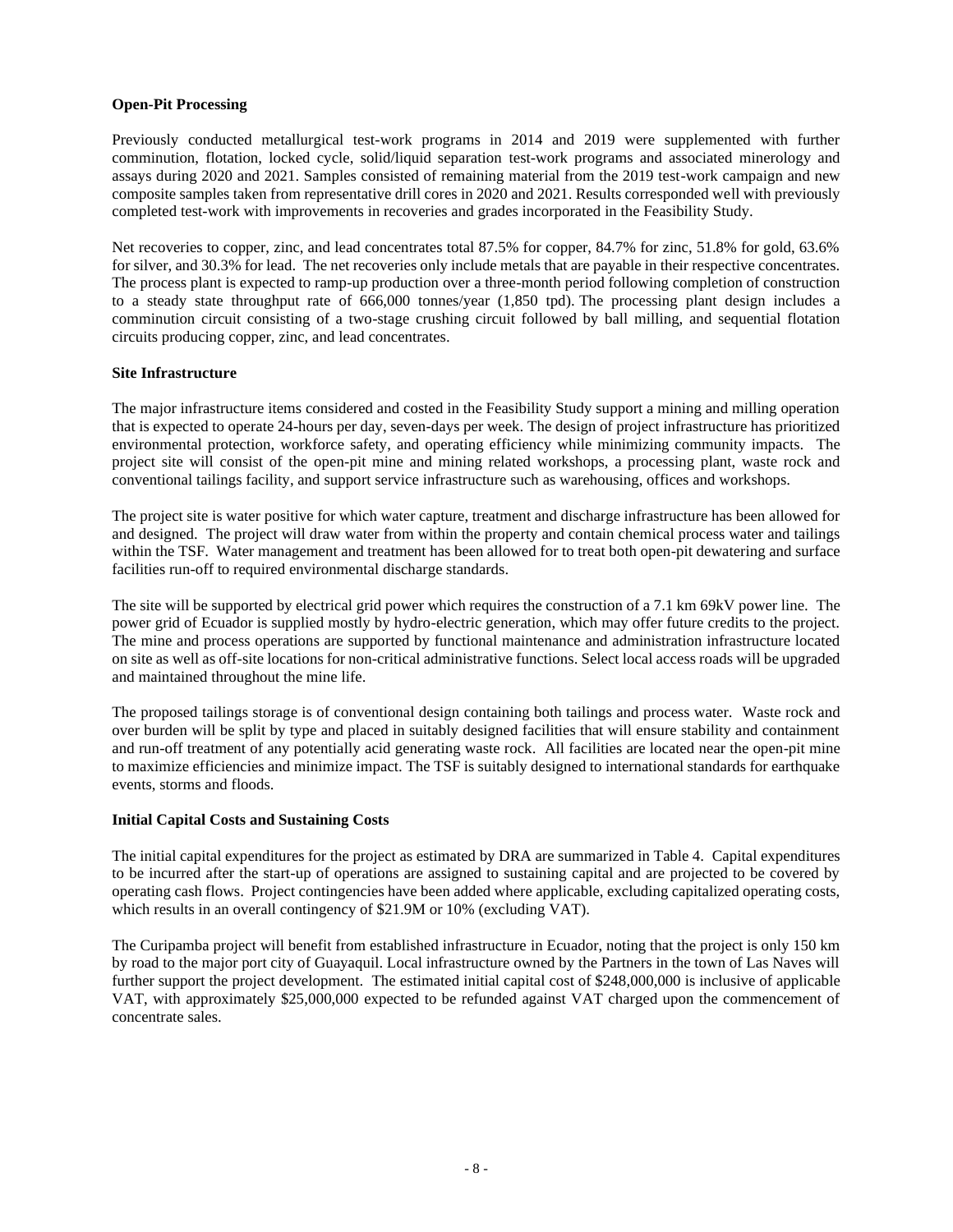# **Table 4: Initial Capital Cost Estimate**

| <b>Initial Capital Cost Estimate (\$M)</b>                                                                                                                                                                                                                                                                                                                                                                                                                                                        | 2021 Feasibility Study Total |  |  |  |  |  |
|---------------------------------------------------------------------------------------------------------------------------------------------------------------------------------------------------------------------------------------------------------------------------------------------------------------------------------------------------------------------------------------------------------------------------------------------------------------------------------------------------|------------------------------|--|--|--|--|--|
| Mining                                                                                                                                                                                                                                                                                                                                                                                                                                                                                            | \$52.0                       |  |  |  |  |  |
| Earthworks                                                                                                                                                                                                                                                                                                                                                                                                                                                                                        | \$34.3                       |  |  |  |  |  |
| Process Plant                                                                                                                                                                                                                                                                                                                                                                                                                                                                                     | \$84.0                       |  |  |  |  |  |
| <b>Buildings</b>                                                                                                                                                                                                                                                                                                                                                                                                                                                                                  | \$3.6                        |  |  |  |  |  |
| <b>Contractor Indirect</b>                                                                                                                                                                                                                                                                                                                                                                                                                                                                        | \$18.4                       |  |  |  |  |  |
| Freight & Logistics                                                                                                                                                                                                                                                                                                                                                                                                                                                                               | \$4.5                        |  |  |  |  |  |
| EPCM, Owners Cost, Consultants                                                                                                                                                                                                                                                                                                                                                                                                                                                                    | \$25.0                       |  |  |  |  |  |
| Surface Mobile Equipment & Spares                                                                                                                                                                                                                                                                                                                                                                                                                                                                 | \$4.3                        |  |  |  |  |  |
| <b>Project Contingency</b>                                                                                                                                                                                                                                                                                                                                                                                                                                                                        | \$21.9                       |  |  |  |  |  |
| <b>TOTAL</b>                                                                                                                                                                                                                                                                                                                                                                                                                                                                                      | $$248.0^{(1)}$               |  |  |  |  |  |
| <b>Notes</b>                                                                                                                                                                                                                                                                                                                                                                                                                                                                                      |                              |  |  |  |  |  |
| Capital cost estimates are to AACE class 3, are based primarily on contractor quotes and vendor equipment pricing, and<br>1)<br>includes 12% VAT (~\$25M total) on the applicable work/materials, as well as an approximate 10% contingency. A<br>developmental capital package ( $\approx$ \$25M) for the progression of early works and project design is assumed to be sunk and<br>not included in the capital cost shown here. It is envisioned to be spent prior to a construction decision. |                              |  |  |  |  |  |

DRA estimates the life-of-mine sustaining capital for Curipamba to be \$53,000,000, which consists of \$29,000,000 during mine operations and \$34,000,000 in closure costs, offset by an estimated \$10,000,000 in salvage value upon mine closure. Sustaining capital will be funded by operating cash flows.

# **Open Pit Operating Costs**

The estimated operating costs for the Curipamba open-pit mine is \$56.21/tonne (t) of mill feed – see Table 5. DRA has estimated the operating cost based on in-country contractor and supplier quotations, industry benchmarking, proprietary information, and its professional experience.

# **Table 5: On Site Operating Cost for the Open-Pit**

| <b>Metric</b>                               | Unit        | <b>Feasibility Study</b> |
|---------------------------------------------|-------------|--------------------------|
| Open pit mining cost (excl. pre-production) | \$/t mined  | 3.35                     |
| Processing cost                             | \$/t milled | 22.74                    |
| G&A                                         | \$/t milled | 8.95                     |

Projected Treatment Charges ("TCs") and transport charges for the copper, zinc and lead concentrates were developed by a global major off-taker based on their extensive mining projects experience in Latin America. Table 6 summarizes the key terms used in the Feasibility Study.

| Table 6: Off Site Costs – Copper, Zinc and Lead concentrates |                                                                                         |  |
|--------------------------------------------------------------|-----------------------------------------------------------------------------------------|--|
|                                                              | $\mathbf{Z}$ . $\mathbf{Z}$ . $\mathbf{Z}$ . $\mathbf{Z}$ . $\mathbf{Z}$ . $\mathbf{Z}$ |  |

| <b>Item</b>             | <b>Copper Concentrate</b>           | <b>Zinc Concentrate</b>  | <b>Lead Concentrate</b>  |  |  |  |
|-------------------------|-------------------------------------|--------------------------|--------------------------|--|--|--|
| <b>Treatment Charge</b> | \$80 / dry metric tonne ("dmt")     | \$220 / dm               | \$180 / dm               |  |  |  |
| <b>Refining Charge</b>  |                                     |                          |                          |  |  |  |
| Primary Metal           | \$0.08 / lb Cu                      | $\overline{\phantom{a}}$ | -                        |  |  |  |
| Gold                    | \$5.00 / oz                         | $\overline{\phantom{a}}$ | \$15.00 / oz             |  |  |  |
| Silver                  | \$0.50 / oz                         | $\overline{\phantom{a}}$ | \$1.50 / oz              |  |  |  |
| Payability              |                                     |                          |                          |  |  |  |
| Copper                  | 96.5%                               | $\overline{\phantom{a}}$ | $\overline{\phantom{a}}$ |  |  |  |
| Zinc                    | $\overline{\phantom{a}}$            | 85%                      | $\overline{\phantom{a}}$ |  |  |  |
| Gold                    | 95%                                 | 75%                      | 95%                      |  |  |  |
| Silver                  | 90%                                 | 75%                      | 95%                      |  |  |  |
| Lead                    | $\overline{\phantom{a}}$            | $\overline{\phantom{a}}$ | 95%                      |  |  |  |
| Moisture %              | 10%                                 |                          |                          |  |  |  |
| Transportation          | $$71.74$ / wet metric tonne ("wmt") |                          |                          |  |  |  |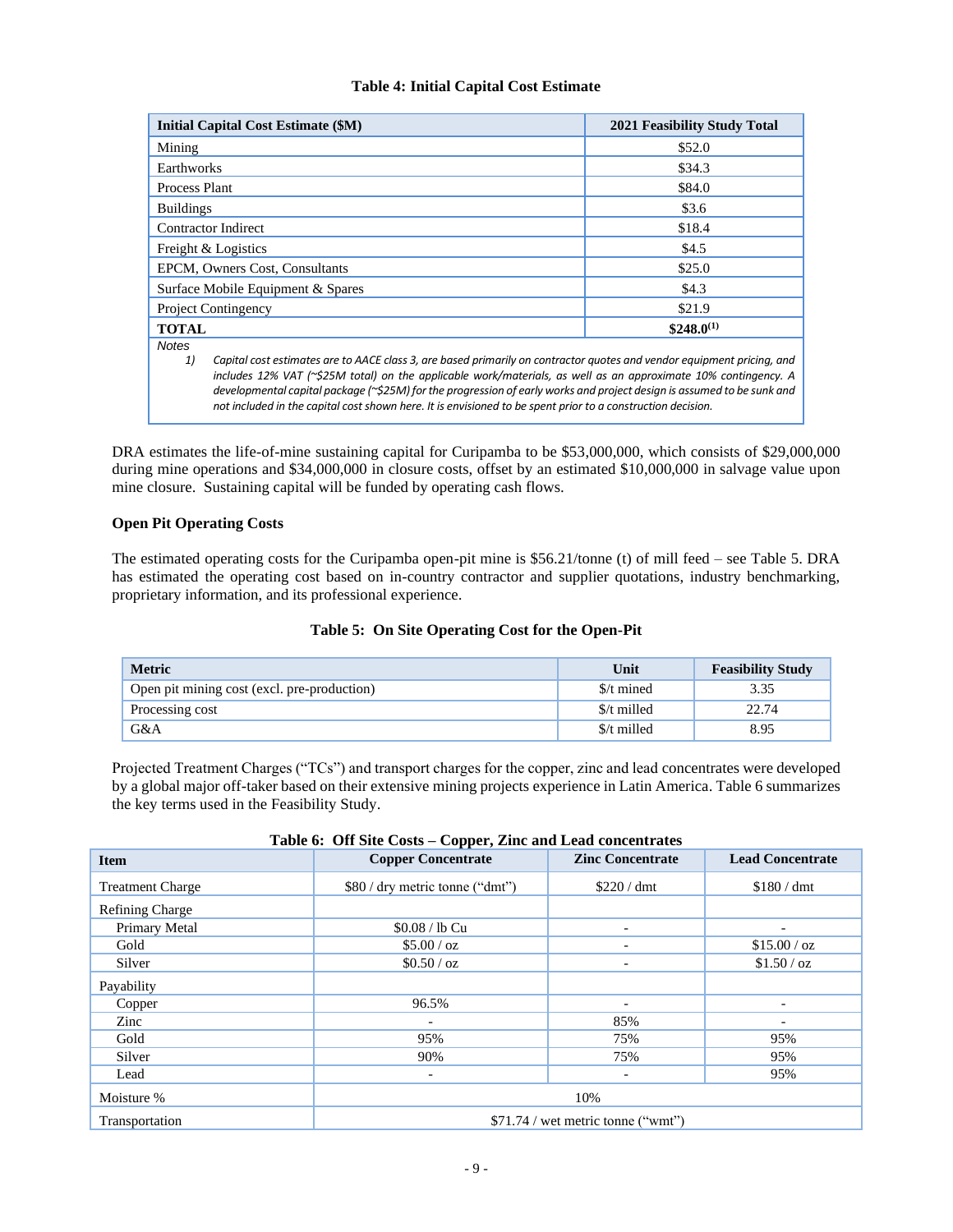The concentrates are of good quality, with strong precious metals credits. A minor penalty for the combined zinc and lead grade in the copper concentrate was applied, at a rate of \$3.00 / dmt for every 1% over 4%. Life-of-mine penalties for the copper concentrates were calculated to be approximately \$4,700,000, which could be decreased further with future blending strategies. Concentrates will be trucked approximately 275 km to the deep-water port at Posorja, southwest of Guayaquil, primarily on the Pan American highway, and shipped internationally.

### **Taxes and Royalties**

Taxes and royalties that are presented in the Feasibility Study were based on Ecuadorian legislated tax rates and reviewed by an independent tax consultant. Improvements may be possible based on final terms agreed upon with the Ecuadorian government within the exploitation agreement. Based on long-term prices assumed in the Feasibility Study, life-of-mine royalties to the government are estimated to be \$59,000,000, value added taxes ("VAT") are estimated to be \$65,000,000, while additional state taxes of \$105,000,000 and income taxes of \$147,000,000 – for an estimated total of \$376,000,000 in taxes and royalties to the government of Ecuador over the 10 year mine life. An additional 2% NSR royalty is also payable to Altius Minerals Corporation. The VAT portion of the taxes are assumed to be refundable against exported concentrate revenues.

### **Environmental and Community Matters**

See "Curipamba – El Domo Environmental and Social Impact Assessment ("ESIA")" below for more details.

# *Underground Mine PEA*

The updated PEA for the underground mine expansion assumes the same metallurgy, treatment charges, refining charges, penalty assumptions, transport charges, tax structure, royalties, and surface infrastructure as the open-pit Feasibility Study. In particular, the process plant will be used for the underground operation, and the tailings storage facility has sufficient excess capacity to support the underground operation. As a result, this section will only summarize the underground PEA highlights, including the updated Mineral Resources amenable to underground mining, capital and operating costs estimates, and financial metrics.

The underground mine plan consists of 2.0 million tonnes at 2.48% Cu, 2.18% Zn, 1.25 g/t Au, 28.1 g/t Ag, 0.13% Pb of diluted Indicated Resources, and 0.8 million tonnes at 2.13% Cu, 2.46% Zn, 1.60 g/t Au, 26.4 g/t Ag, 0.09% Pb, of diluted Inferred Resources.

For consistency, the years of operation for the Underground PEA use the same starting point as the open-pit Feasibility Study, however the underground PEA is considered a separate mine plan on mineral resources exclusive of those used in the open-pit mine plan and will not potentially commence until the open-pit reserves are exhausted in year 10. Development capital for the Underground PEA is anticipated to be spent starting in year 9, to allow for the start of underground operations in year 10. NPV and IRR calculations for the Underground PEA have been significantly discounted back to year -2.

The preliminary economic assessment is preliminary in nature and includes inferred mineral resources that are considered too speculative geologically to have the economic considerations applied to them that would enable them to be categorized as mineral reserves. There is no certainty that the preliminary economic assessment will be realized. Mineral resources that are not mineral reserves do not have demonstrated economic viability.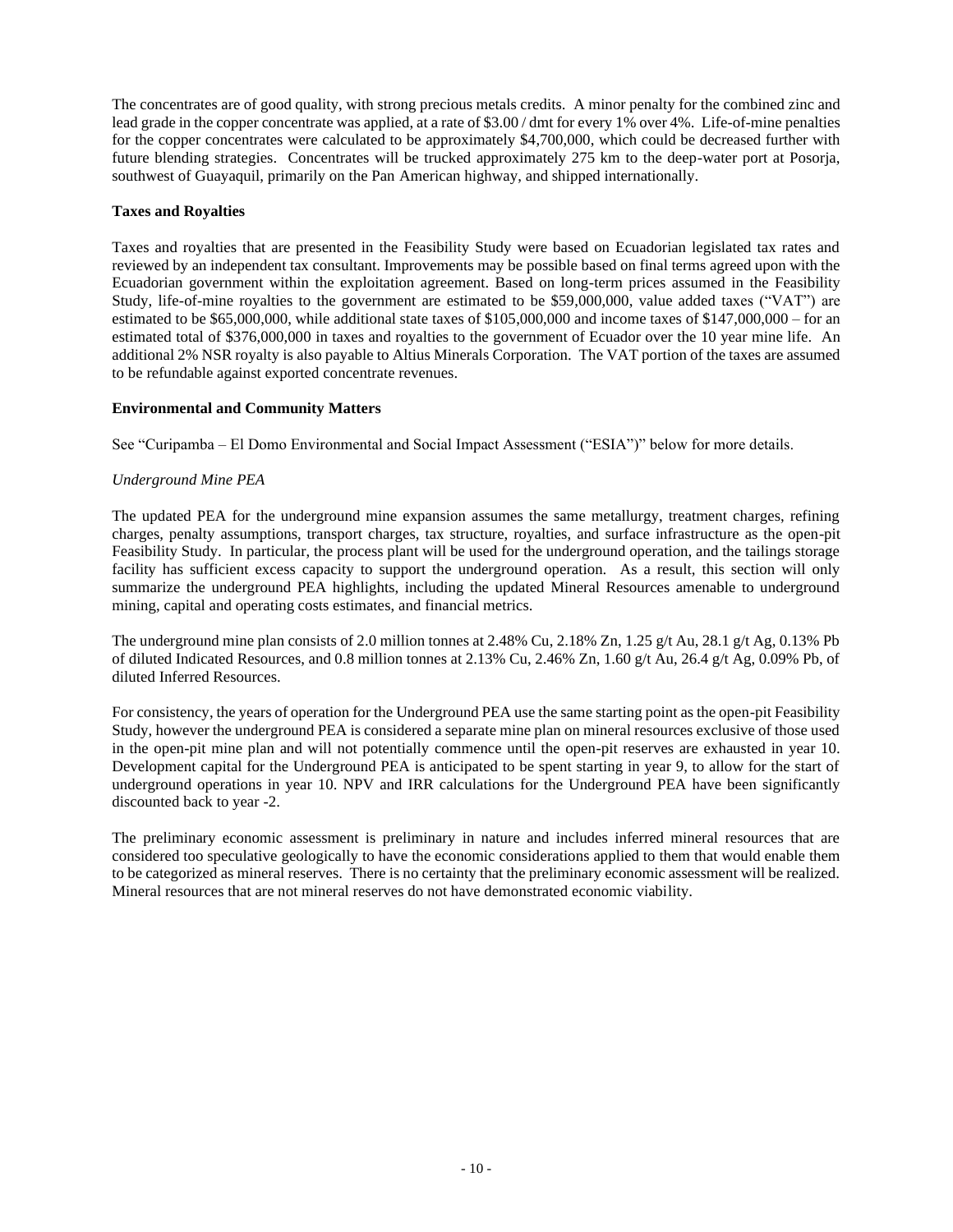|                                                                | <b>Underground PEA</b><br><b>Base Case</b> | -15% Price Deck | <b>Spot Prices as of</b><br><b>October 19, 2021</b> |  |  |  |
|----------------------------------------------------------------|--------------------------------------------|-----------------|-----------------------------------------------------|--|--|--|
| After-Tax NPV (\$M, 8% discount rate) (1)(2)                   | \$49                                       | \$27            | \$93                                                |  |  |  |
| Total development capital for underground (\$M) <sup>(3)</sup> |                                            | \$42            |                                                     |  |  |  |
| Nominal processing capacity (tpd)                              |                                            | 1.850           |                                                     |  |  |  |
|                                                                | $Cu = 14$ kt                               |                 |                                                     |  |  |  |
| Average annual payable production (Years 11 - 14)              | $CuEq = 20$ kt                             | $CuEq = 20$ kt  | $CuEq = 20 kt$                                      |  |  |  |
|                                                                | $$1.700$ /oz Au                            | $$1.445$ /oz Au | $$1.766$ /oz Au                                     |  |  |  |
|                                                                | $$23.00$ /oz Ag                            | $$19.55$ /oz Ag | $$23.29$ /oz Ag                                     |  |  |  |
| Metal prices assumed                                           | \$3.50 /lb Cu<br>\$2.98 /lb Cu             |                 | \$4.72 /lb Cu                                       |  |  |  |
|                                                                | \$0.95 /lb Pb                              | \$0.81 /lb Pb   | $$1.10$ /lb Pb                                      |  |  |  |
|                                                                | $$1.20$ /lb Zn                             | $$0.98$ /lb Zn  | $$1.70$ /lb Zn                                      |  |  |  |

# **Table 7: Curipamba Underground Mine PEA Results**

*Notes:*

*1) Unless otherwise noted, all currencies are reported in US dollars on a 100% project basis. Metals prices used are the same as the Feasibility Study*

- *2) Underground PEA net present value ("NPV") calculations are discounted back to Y-2 of the open pit LOM for consistency*
- *3) Capital cost estimate is based on DRA in-house estimates and benchmarking, inclusive of 12% VAT (~\$4.5M)*
- *4) CuEq is calculated as follows: (Payable Metals NSR Ag,Zn,Pb,Au, Ag)/(Payable Metals NSR Cu)\* (Payable Copper t)*

DRA has selected a drift and fill mining method for the Underground PEA to maximize mine recovery. The 2019 PEA assumed a room and pillar operation which had a lower overall mine recovery due to resource material left behind in the pillars despite having a similar development and operating cost.

The El Domo underground deposit is amenable to a drift and fill operation and can supply the mill with 1,850 tpd throughput. A 20-metre pillar composed primarily of waste rock will separate the exhausted open-pit from the underground mine. Development cost is estimated at \$5,239/m for drift and fill.

# **Underground Mine Operating Costs**

The estimated operating cost for the Curipamba underground mine is \$75.58/t of mill feed exclusive of processing and G&A costs. DRA has estimated the operating cost based on in-country contractor and supplier quotations, industry benchmarking, proprietary information, and its professional experience.

# **Table 8: On Site Operating Cost for the Curipamba Underground Mine**

| <b>Metric</b>           | Unit                | <b>PEA</b> |
|-------------------------|---------------------|------------|
| Underground mining cost | \$/t mined          | 70         |
| Cemented rock fill      | \$/t mined          |            |
| Stockpile rehandling    | \$/t of stockpile   | 0.33       |
| Mine dewatering         | $\frac{s}{t}$ mined | 0.25       |
| Processing cost         | \$/t milled         | 22.74      |
| G&A                     | \$/t milled         | 8.95       |

# **Future Steps for Curipamba**

Adventus and the Company are undertaking a comprehensive review of all strategic development options, including concentrate off-take and project finance packages, as well as potential options for strategic investment or a corporate transaction. Commercial discussions are at an advanced stage for up to \$240M of non-equity financing. It is expected a final decision will be made on the strategic development options by the end of the first quarter of 2022, at which point the detailed engineering phase is expected to have begun.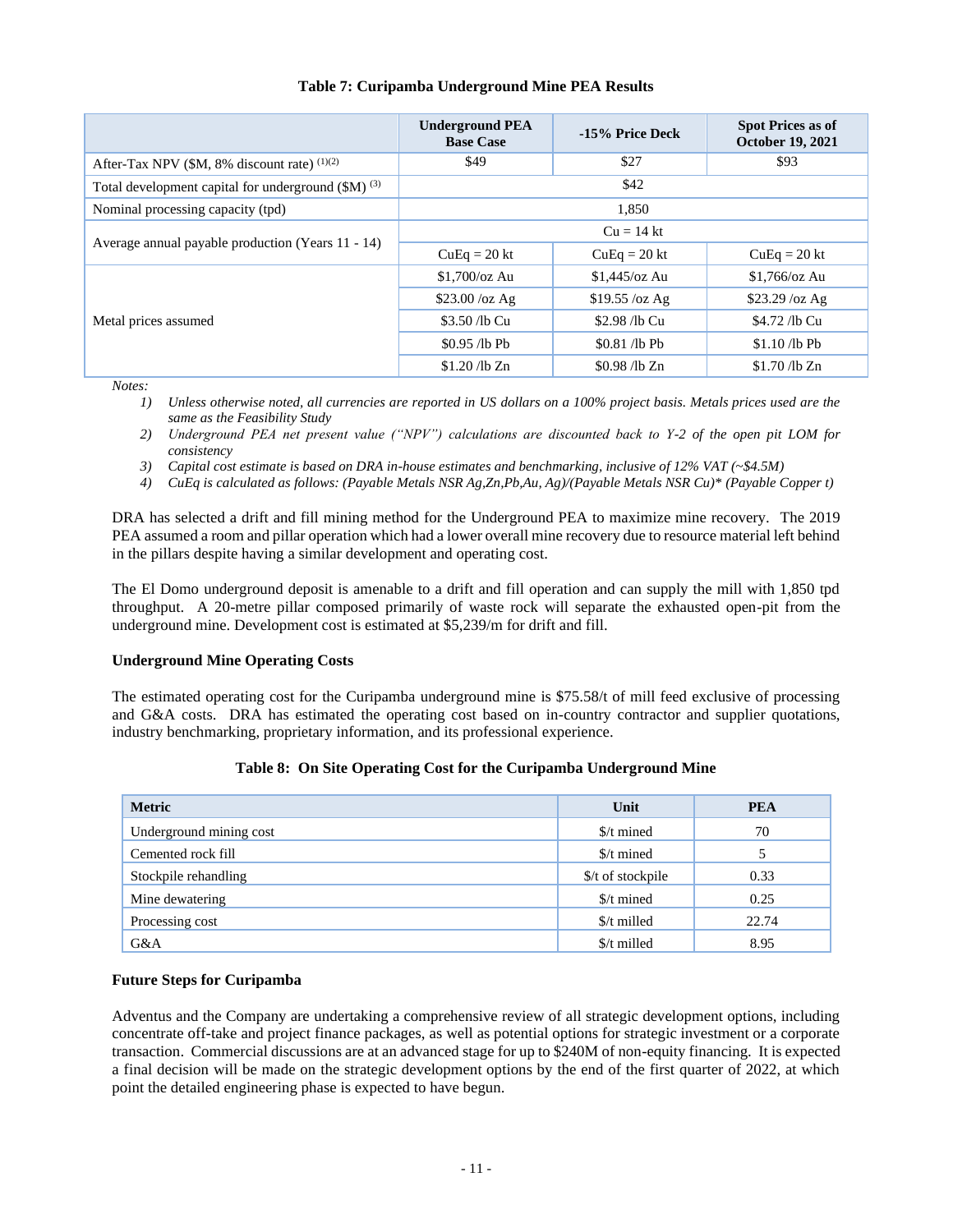Following the completion of the Feasibility Study, Adventus and the Company will progress the following workstreams prior to construction decision approval and ramp-up to full scale construction:

- Complete detailed engineering
- Additional geotechnical drilling and test work to support the detailed design
- Additional geochemistry test work
- Upgrade existing and construct a new access road to the project site
- Power line detailed engineering, permitting and preparatory work
- Commence site preparatory infrastructure work (fencing, on-site roads, clear & grub, etc.)
- Install the previously purchased construction camp (see July 14, 2021 news release)
- Purchase engineering / vendor data for long lead equipment to support the detailed design (ball mill, flotation cells etc.)
- Prepare request-for-proposal documentation and tender the major construction contracts (mining, earthworks, concrete, steel, mechanical/piping, electrical and instrumentation), in preparation for award
- Complete final land acquisition
- Receive ESIA approval, and sign-off on investment and likely exploitation agreement

These activities are expected to cost approximately \$25,000,000 to complete and are being funded through existing treasury cash and capital options as part of the current strategic review. These costs are not included in the Feasibility Study capital cost estimate or financial results, as they are required to be completed prior to a final construction decision expected by the end of 2022.

The estimated cost to further advance the underground mine to a Feasibility Study design is approximately \$8,000,000, requiring an estimated 2.5 years to complete. This is envisioned as a program once initial production from the openpit is achieved and shall be financed through cash flows from the open-pit mine operations.

# **Technical Information and Quality Control & Quality Assurance ("QAQC")**

The Curipamba Project resource-related work program is being managed and reviewed by Adventus's Vice President Exploration, Jason Dunning, M.Sc., P.Geo., a non-Independent Qualified Person within the meaning of NI 43-101. Salazar staff collect and process samples that are securely sealed and shipped to Bureau Veritas ("BV") in Quito for sample preparation that includes crushing and milling to prepare pulps that are then split for shipment to their facility in Lima, Peru for analysis.

All assay data have undergone internal validation of QAQC; noting there is an established sampling control program with blind insertion of assay blanks, certified industry standards and sample duplicates for the Curipamba project. A QAQC program is also in place at BV and includes insertion of blanks, standards, and duplicate reanalysis of selected samples. BV's quality system complies with the requirements for the International Standards ISO 9001:2000 and ISO 17025: 1999. At BV, gold is analyzed by classical fire assay techniques with an ICP-AES finish, and both silver and base metals are analyzed by a 44-element aqua regia ICP-AES technique. Overlimit protocols are in place for gold, silver, copper, lead, and zinc.

The engineering and technical content of the Feasibility Study and Underground PEA has been reviewed and approved by Mr. Dustin Small, P.Eng., Vice President of Projects for Adventus, a non-Independent Qualified Person, as defined by NI 43-101.

# **Qualified Persons**

The Mineral Resources disclosed in the October 26, 2021 press release have been estimated by Ms. Dorota El Rassi, P.Eng., SLR Consultant Engineer, independent of Adventus. By virtue of the education and relevant experience, Ms. El Rassi is "Qualified Person" for the purpose of National Instrument 43-101. Ms. El Rassi has read and approved the contents of this press release as it pertains to the disclosed Mineral Resource estimates.

Philip De Weerdt, Pr.Eng., MBA, Project Manager for DRA Americas Inc. is the Independent Qualified Person for the infrastructure, cost estimates, and financial results contained in the October 26, 2021 news release. Mr. De Weerdt, Pr.Eng., MBA, has been directly involved in the planning, implementation, and reporting of all related results.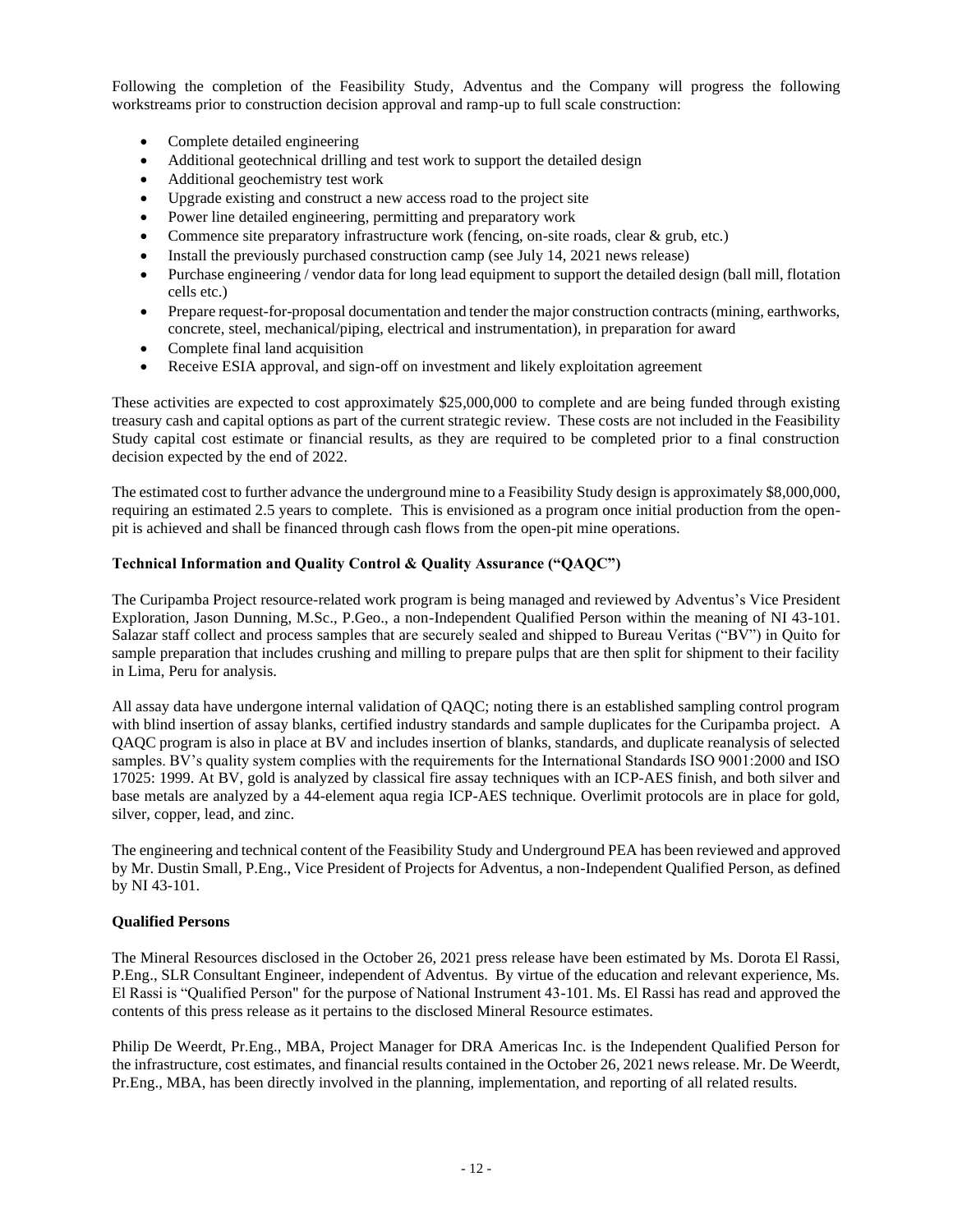Daniel Gagnon, P.Eng., Principal Mining Engineer for DRA Americas Inc. is the Independent Qualified Person for the open-pit mine design and mineral reserves contained in the October 26, 2021 news release. Mr. Gagnon, P.Eng., has been directly involved in the planning, implementation, and reporting of all mining related results.

Andre-Francois Gravel, Senior Mining Engineer for DRA Americas Inc. is the Independent Qualified Person for the underground PEA contained in the October 26, 2021 news release. Mr. Gravel, P.Eng., has been directly involved in the planning, implementation, and reporting of all results for the underground PEA.

Volodymyr Liskovych, PhD, P.Eng., Principal Process Engineer for DRA Americas Inc. is the Independent Qualified Person for the mineral processing information contained in the October 26, 2021 news release. Mr. Liskovych, PhD, P.Eng., has been directly involved in the planning, implementation, laboratory work, and reporting of all process related results.

Brett Stephens, RPEQ, CPEng, P.Eng, P.E., Principal, Senior Geotechnical Engineer for Klohn Crippen Berger is the Independent Qualified Person for the Tailings and Waste Rock Facility information contained in the October 26, 2021 news release. Mr. Stephens, RPEQ, CPEng, P.Eng, P.E., has been directly involved in the planning, implementation, and reporting of all results.

Ken Embree, P.Eng., President of Knight Piésold is the Independent Qualified Person for the environmental and community information contained in the October 26, 2021 news release. Mr. Embree, P.Eng., participated in the planning, implementation, and reporting of all results.

Each of the individuals above are IQPs for the purposes of NI 43-101. All scientific and technical information in the October 26, 2021 news release in respect of El Domo and or the Feasibility is based on information prepared by or under the supervision of those individuals.

The Mineral Resource estimate and Mineral Reserves statement in the October 26, 2021 news release has been classified in accordance with CIM Definition Standards – For Mineral Resources and Mineral Reserves (May 14, 2014). An NI 43-101 Technical Report will be filed on SEDAR within 45 days of the disclosure of the news release.

# *ESIA*

On November 18, 2021, the Company and Adventus announced that the ESIA for the Curipamba project has been completed and the environmental licensing process has been initiated with the Ecuadorian Ministry of Water, Environment and Ecological Transition (the "MAATE"). The completed ESIA is the culmination of over two years of environmental, community, and engineering activities led by the Corporation, with the assistance of several internationally recognized and Ecuador-experienced consulting firms. Importantly, the ESIA includes all technical design and project scope parameters detailed in the recently completed Curipamba feasibility study ("Feasibility Study" – see October 26, 2021 news release). The Company and Adventus expect to work closely with MAATE during the ESIA review period as approval is required for the construction decision on the Curipamba project.

The environmental licensing process commences with a formal review of the ESIA by the MAATE. The first step is a technical review by the MAATE of the information presented, and the issuance of observations for comment and clarification by the applicant. Once the MAATE has technically accepted the ESIA, the public consultation process will begin. According to Ecuadorian legislation, this consultation process will be led by MAATE and supported by the applicant. Following public consultation, feedback will be incorporated into the ESIA for final approval by MAATE and the issuance of the Environmental License which allows for submission and approval of relevant sectoral permits prior to the start of construction. In parallel, the Corporation will continue with community meetings and stakeholder engagement throughout 2022.

# *Other Key Permits & Approvals*

In parallel with the ESIA process, Adventus and the Company are continuing discussions with relevant government authorities to progress other key permits and approvals for the Curipamba project, including:

- Ministry of Energy and Non-Renewal Resources (MERNNR) for review and approval of the tailings storage facility design
- Ministry of Transportation and Public Works (MTOP) for upgrades to existing access roads and construction of a new main access road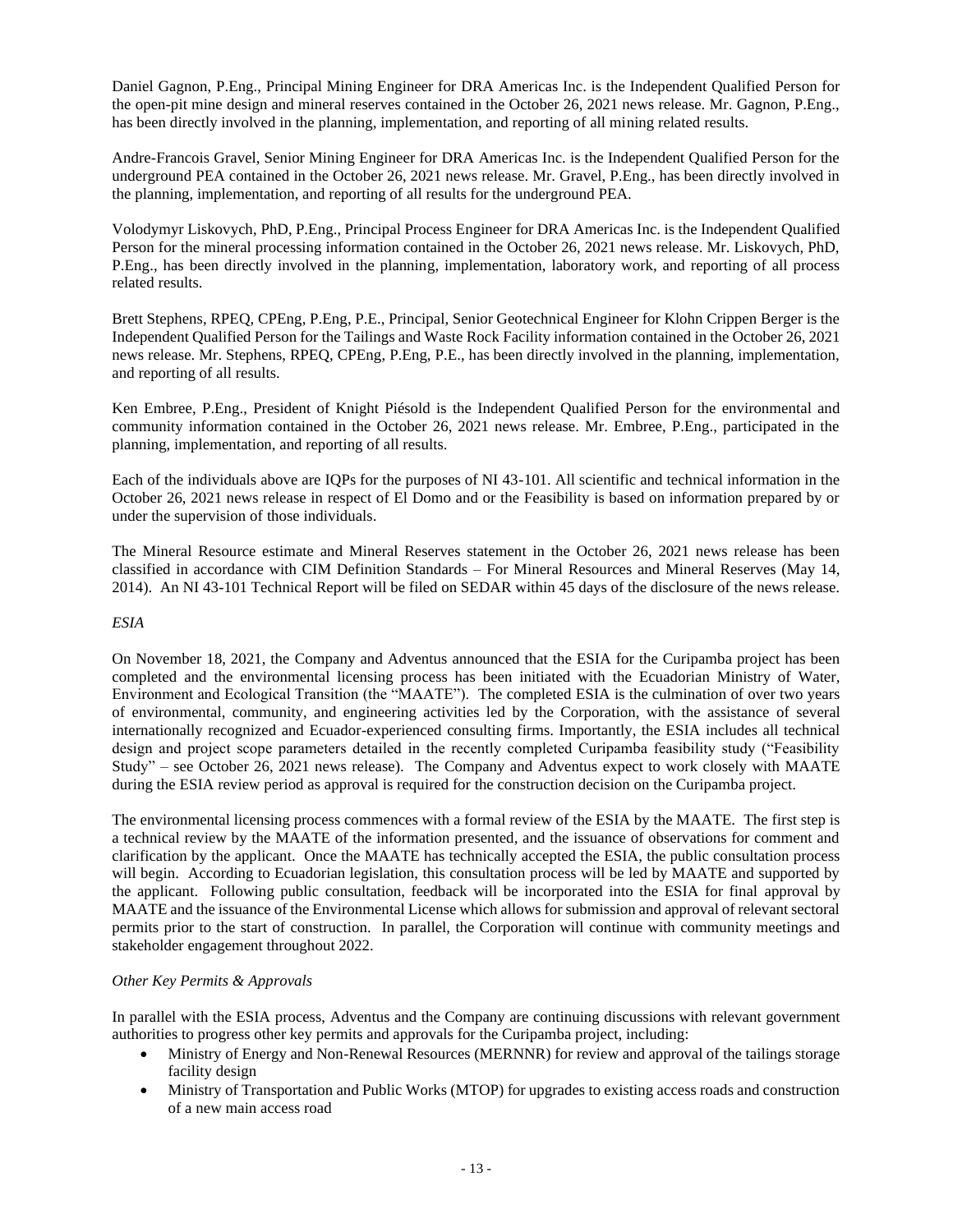- National Corporation of Electricity (CNEL) for the design and construction of a 69kv power line that will be constructed prior to the start of operations
- Ministry of Foreign Trade, Investment and Fisheries (COMEX) for signing of an investment protection agreement and an exploitation agreement

# *Curipamba Project - Regional Exploration*

The Curipamba project is comprised of seven concessions representing about 21,500 ha and includes the El Domo deposit. No systematic exploration work has been conducted on the greater Curipamba project area since the discovery of the El Domo deposit in 2008 by Salazar. Since completion of the Mobile MT ("MMT") geophysical survey in 2019, the Corporation has made significant progress generating targets through the processing and integration of all geoscience data collected from surficial geochemistry, geological mapping, prospecting, drilling, and ground geophysical surveys. The various data sets were compiled in order to produce a matrix that will drive exploration logistics and planning through 2020 on priority ranked targets. Targets were classified as either VMS-related, such as the El Domo deposit, or porphyry‐related. In total, 15 targets had been defined and ranked in priority during the TGI process. Drilling commenced on the highest-ranking La Vaquera target approximately 8 km southwest of the El Domo deposit in March 2020 just before all field work was suspended due to COVID-19 health protocols. Work restarted in October 2020 and results from the regional exploration work program will aid in further pipeline development of drill ready locations in the favourable strata that hosts the El Domo deposit. Drilling results from the La Vaquera-Sesmo Sur targets can be found in the February 24, 2021 and May 12, 2021 press releases.

Regional drilling on the Agua Santa target started mid-June 2021 and six drill holes have been successfully completed totaling 1,588 metres with one drill hole in progress. VMS mineralization was identified in the first drill hole of the work program designed to test the edge of a Mobile MT ("MMT") airborne geophysical anomaly that coincided with both favourable geology and surface geochemistry results from prospecting in nearby creek beds. The drill site location was limited due to limited access to surface rights, but additional surface rights have been recently acquired, providing wider access and coverage of the MMT geophysical anomaly for additional drilling.

The identification of this new VMS system at Agua Santa target (see August 9, 2021 news release for maps and detailed drilling results) meant the Corporation increased the regional drilling budget from 4,000 metres to 6,000 metres in 2021, principally to further assess the Agua Santa area. Other high priority targets defined during the 2020 target generation initiative process remain untested (see January 21, 2020 news release). Of key importance is that most of these targets are new and have not seen significant exploration or drilling historically. Results will be released after receipt from the laboratory and having passed QAQC protocols.

# **Exploration Alliance - Pijilí Project**

The Pijilí Project consists of three concessions totalling 3,246 hectares that is subject to a \$5,000,000 spending commitment over four years. Pijilí is located in the province of Azuay, approximately 150 km from the major port city of Guayaquil. The Pijilí Project is an untested epithermal gold-silver target, although there are opinions that there is a broader, larger scale porphyry target present.

A MobileMT geophysical survey was conducted on concessions for Pijilí Project. Field crews successfully completed 91.4% line-kilometres at Pijilí Project in 2019 and drilling targets were identified through a regional surficial geochemistry sampling program coupled with detailed property mapping for geology and hydrothermal alteration. The main targets at the Pijilí project are Cu-Au-Mo porphyry and orogenic gold deposits.

Between July 2020 and March 2021, a total of twelve drill holes has been completed on the Mercy concession totalling 7,031 metres, all of which hit porphyry-style copper-gold-molybdenum mineralization. Ten of the twelve drill holes intersected greater than 100 metres of porphyry mineralization ranging between 100 to 424 metres. One of the drill holes also intersected a high-grade, near-surface silver-tungsten zone. The wide-spaced exploration drilling has traced porphyry-style mineralization approximately 2 km from the artisanal mine site (see June 8, 2020 and October 26, 2020 news releases) northwest to the northern Mercy concession boundary. (See April 20, 2021 news release for maps and detailed drilling results.)

In the Rosa de Oro and Carmen de Pijilí concessions, regional prospecting and geological mapping resulted in the total collection of 286 grab and float samples have been collected from the Rosa de Oro concession and 312 grab and float samples have been collected from the Carmen de Pijilí concession. The samples were principally from creeks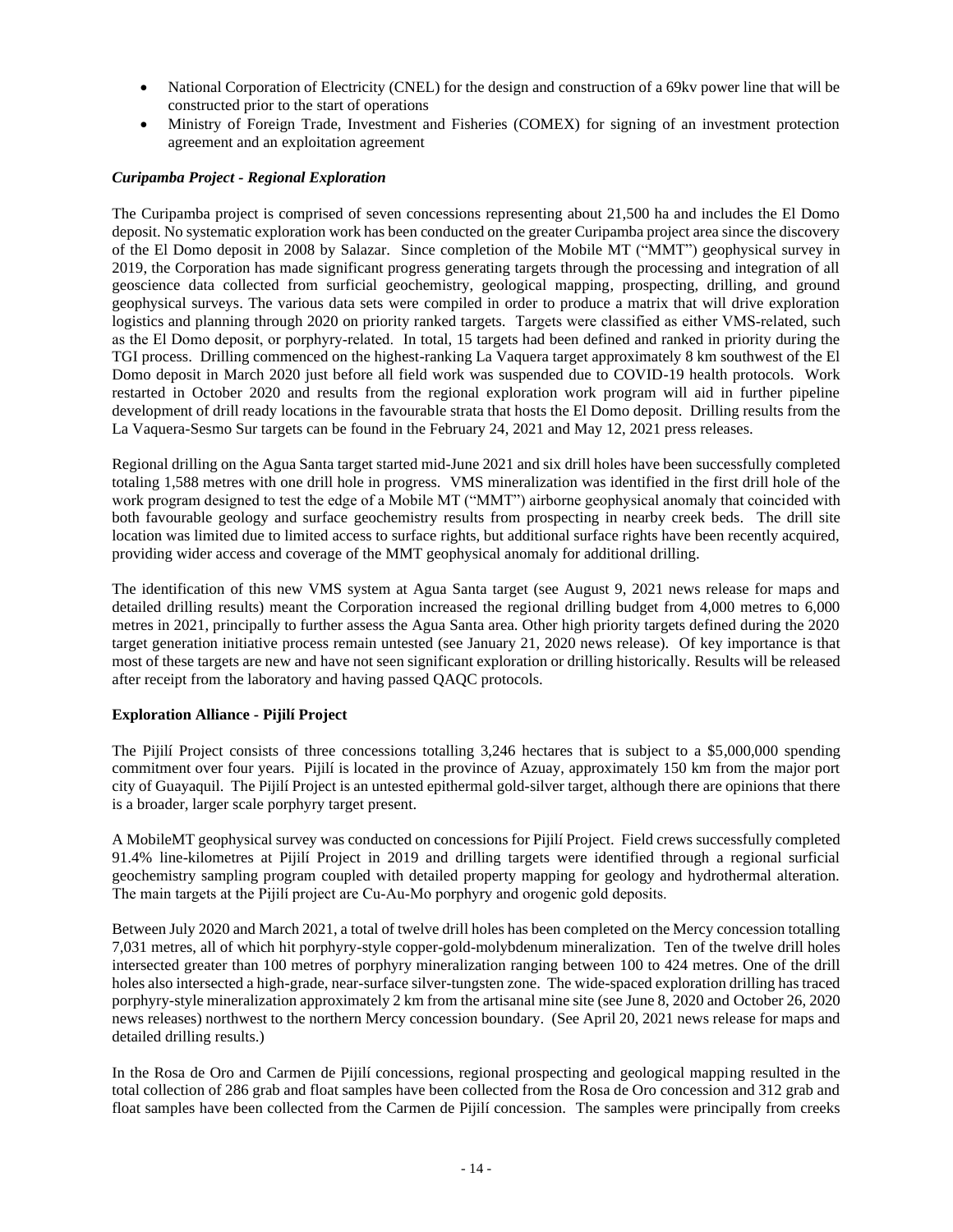and river exposures over both concessions that identified four high-priority areas for follow-up called El Pato, Rosa de Oro, Naranjos, and Papagayo. (See April 8, 2021 news release for maps and detailed results.)

# *Future Steps*

Given the positive results from the drilling program on the Mercy concession intersecting porphyry mineralization in all twelve drill holes, opportunities are being assessed for a second phase of exploration drilling for later in 2021 or early 2022 to focus on expanding the areas of higher-grade mineralization. Future drilling would continue developing the geological understanding of the new Ensillada porphyry system discovery. In the interim, fieldwork will continue advancing the manual test pit program to further trace porphyry mineralization and aid with the definition of drilling targets. This work on Mercy concession will run in parallel with the continued exploration on the Rosa de Oro and Carmen de Pijili concessions 8.0 km to the west where targets are being developed for possible drill-ready status.

For Rosa de Oro and Carmen de Pijili concessions, the technical team will continue the target generation initiative over the next four to five months focusing on the four high priority areas. El Pato is the furthest advanced of the four high priority areas and it is developing into a prospective copper porphyry target. The other three targets need additional field work that will be completed throughout the rest of 2021. The objective is to have drill-ready targets available prior to the end of 2021.

# *Exploration Alliance - Santiago Project*

The Santiago Project consists of a single concession that encompasses 2,350 hectares. It is located in a geological setting similar to the nearby Loma Larga deposit owned by INV Metals Inc. and is considered prospective for epithermal gold and silver and porphyry copper gold deposits. It features three large, surficial geochemistry anomalies for gold, copper, and zinc. Numerous vein occurrences have been identified on the property thus far, which have yielded good chip sampling results for both gold and silver, including the following highlights (see Salazar news release for technical summary on February 23, 2012):

Española Vein: (up to 3 metres width)

- 2.0 m @ 28.10 g/t gold and 231.0 g/t silver
- $\cdot$  1.0 m @ 26.00 g/t gold and 242.0 g/t silver
- $\cdot$  1.0 m @ 18.20 g/t gold and 252.0 g/t silver
- 1.0 m  $\omega$  4.80 g/t gold and 442.0 g/t silver

Structure Quartz-Tourmaline: (3 metres width)

- 1.9 m  $\omega$  1.19 g/t gold, 14.3 g/t silver and 296 ppm molybdenum
- 3.3 m @ 0.59 g/t gold, 36.6 g/t silver and 390 ppm molybdenum

Ribs Zone and Ancha Vein: (up to 5 metres width)

- 1.0 m @ 1.29 g/t gold and  $>100$  g/t silver
- 1.0 m  $\omega$  1.65 g/t gold and >100 g/t silver

Structure F.U.: (1.5 metres width)

- 1.4 m @ 4.80 g/t gold and 378.0 g/t silver
- 1.2 m @ 6.40 g/t gold and 136.0 g/t silver
- 1.2 m @ 4.20 g/t gold and 183.0 g/t silver

There have also been historically modest drilling campaigns by two operators on the property, including Newmont Mining Corporation in the mid-1990s that reported wide drill intercepts for copper-gold from surface. Unfortunately, these historic drill results cannot be verified, as the drill core is unavailable. Additional work, including drilling, will be required to validate these reported historical drill results.

The Alliance completed an airborne Mobile MagnetoTellurics ("MobileMT") geophysical survey that was flown over Santiago at 150-metre line spacing (see April 5, 2019 news release for maps and detailed results). The historical exploration results from prior operators were integrated with the MobileMT geophysical mapping (apparent conductivity, resistivity, RTP, and TMI-RTP magnetics) to generate preliminary target areas for validation and field follow-up.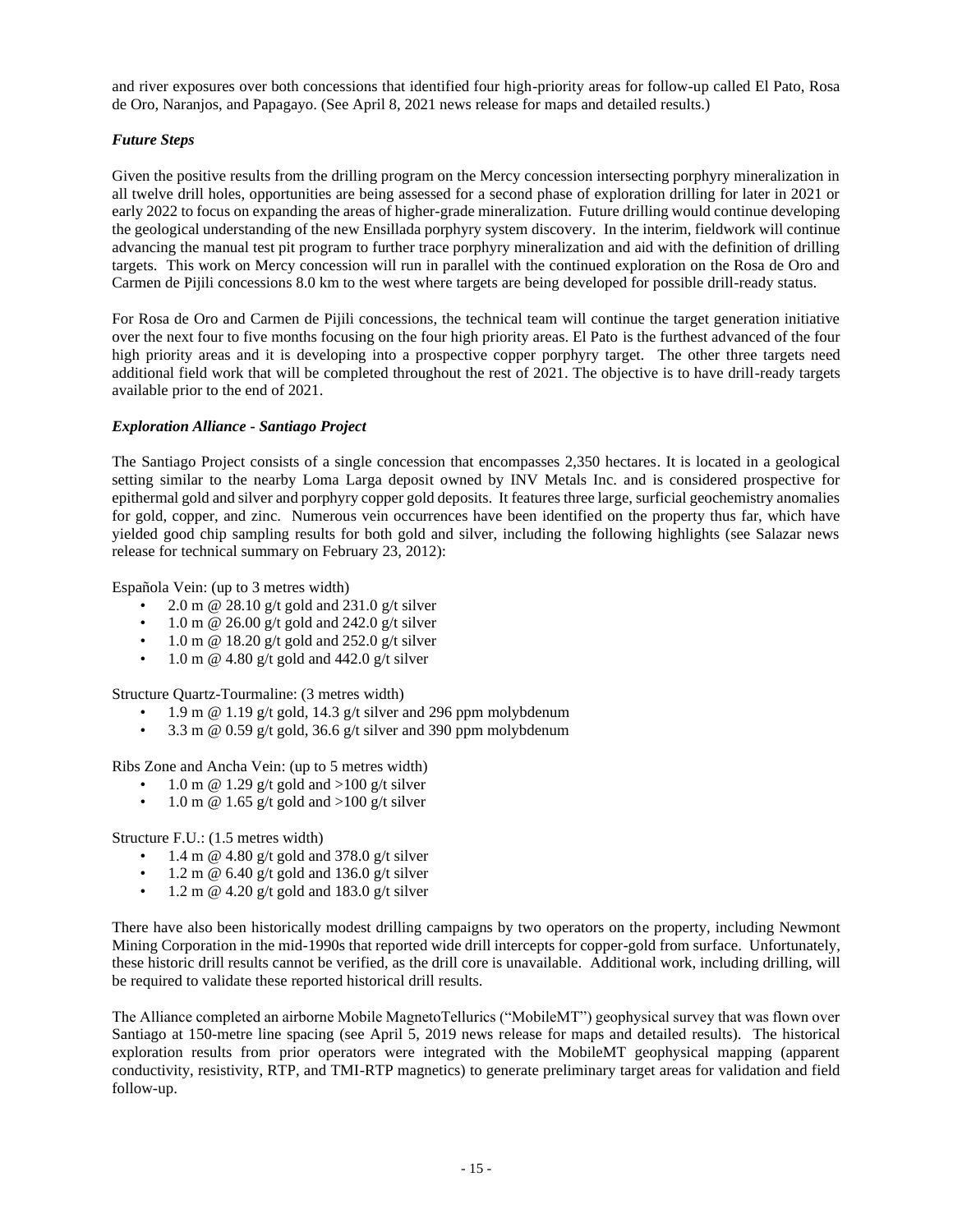The principal target area at Santiago has coincident geological, geochemical and geophysical indicators that include quartz-alunite alteration, a large gold rock chip geochemical anomaly identified by Newmont ( $\sim$  2,200 by 600 metres), and both a low frequency apparent conductivity geophysical and resistivity anomaly of approximately 3,000 by 2,000 metres, and TMI-RTP magnetic low of approximately 2,000 by 1,500 metres that is encircled by areas of higher magnetic response. The magnetic low is suggestive of magnetic mineral destruction from hydrothermal alteration. This principal target is also coincident with historical drilling by Prospection and Newmont; however, a 3D review indicates that due to the short drill hole lengths, these two historical drilling programs do not provide an explanation for the large MobileMT geophysical anomaly, which suggests that additional, deeper drilling is warranted (see June 15, 2020 news release). The technical team will continue the target generation.

# **Qualified Person**

Vice President Exploration for Adventus, Mr. Jason Dunning, M.Sc., P.Geo., a Qualified Person ("QP") as defined by National Instrument 43-101, is the QP for the Exploration Alliance Projects in Ecuador and has reviewed and verified the technical information provided.

### **Wholly-Owned Portfolio**

The Company continues to work on its strategy to discover, de-risk and define deposits within its wholly-owned portfolio. The Company intends to retain 100% ownership of its top future discovery prospects and to find mid-tier or major mining company partners for the more advanced work on its non-core discoveries.

The Company is working closely with regulators in Ecuador and has established detailed health & safety protocols to enable field work on its 100%-owned licences. The non-renewable resources sector has been designated as strategic and vital to the economy by the government. As such, field work is actively encouraged, while keeping the safeguarding of local communities, employees, and contractors as a priority. Key aspects include strict hygiene, physical distancing and appropriate quarantining.

### *Macara Project*

The Macara Project currently comprises concessions: (i) Macara Mina concession (288 hectares) leased from a thirdparty; and (ii) Bonanza mining concession (1,519 hectares) granted by the Ecuadorian government as follows:

- (i) On November 6, 2017 the Company entered into an option agreement with an Ecuadorian individual (the "Macara Vendor") whereby the Company was granted an option (the "Macara Option") to acquire a 100% interest in one concession (the "Macara Mina Concession") located in the province of Loja, Ecuador. The Macara Vendor is currently an employee of the Company however, at the time the Macara Vendor acquired the Macara concessions they were at arm's length to the Company. Pursuant to the terms of the Macara Option the Company has paid US \$200,000 and agreed to make additional cash payments totalling US \$400,000 (collectively the "Option Proceeds"), as follows:
	- US \$200,000 on the earlier of a NI43-101 resource calculation or November 6, 2021; and
	- US \$200,000 on the earlier of a preliminary economics assessment or November 21, 2024.

The Macara Vendor retains a 0.5% NSR, which may be purchased by the Company for US \$1,000,000 at any time.

The Macara Vendor has entered into a participation agreement with an employee of the Company and the son of the Company's President to share the Option Proceeds equally.

(ii) In July 2017 the Company was awarded a concession (the "Bonanza Concession), located in the provinces of Loja and Tacamoros, Ecuador.

The Macara Project lies within Célica volcano-sedimentary Formation (known as the Lancones Formation in neighboring Peru), which is intruded by the Cretaceous-age Tangula granodiorite batholith. This project is highly prospective for epithermal gold-silver, gold-copper porphyry and volcanogenic massive sulfide (VMS) deposits with gold caps at surface. The Macara Project is located 100km to the north of the Tambogrande VMS deposit in the Cretaceous Lancones basin of northwestern Perú, which hosts some of the largest Cu-Zn-Au-Ag-bearing massive sulfide deposits in the world.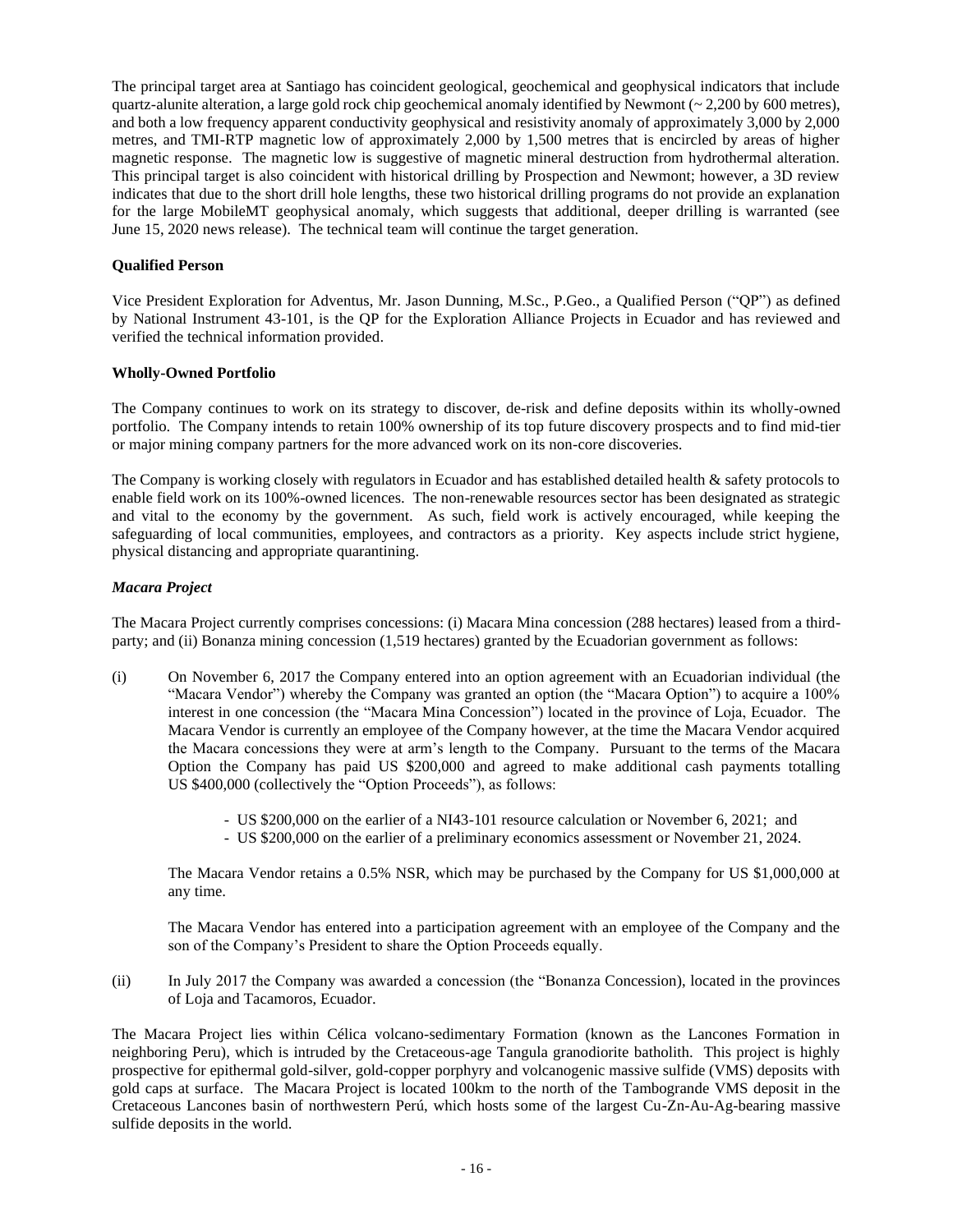Phase 1 exploration at the Macara Project, in 2019, consisting of mapping and sampling (soils and rocks), has been completed. 240 soil samples, on a 100m x 100m grid were taken, with results as high as 9.94 g/t Au helping to define a 600m x 300m anomaly. 152 rock samples (outcrop and float) were taken, with the highest grade chip sample returning 29.6 g/t Au over 1.0 metre. Applications for appropriate drill, water-use and environmental permits have been submitted. The Company had anticipated executing a first pass drill program of up to 3,000m during fiscal 2020 prior to the disruption caused by COVID-19.

Ahead of drilling to target gold resources, the Macara Mina licence has been digitally mapped to provide a topographic model accurate to 5 cm. On November 12, 2020, the Company announced that it has commenced a ground-based gravity and magnetic geophysical survey comprising seventeen lines, spaced 100 m apart, for 31 line-kms in total. Deep Sounding, High Resolution Geophysics, Peru, were contracted to carry out the work and magnetic and gravity measurements were taken approximately every 100 m.

On January 14, 2021 the Company reported that the geophysical survey was completed in December 2020, the raw data had been received, that interpretation of the gravity and magnetic data was ongoing, and that a final report was being prepared. The Company also reported that it was advancing a 3,000m scout drilling application with plans to drill as soon as relevant permits are granted.

On April 13, 2021, the Company announced the results of an interpretation of the geophysical surveys conducted by Brian Williams, Consultant Geophysicist at Williams Geophysics Ltd (UK). A portion of the area in the southwest could not be surveyed due to prohibitively steep terrain. Due to the rugged topography the Magnetic Vector Inversion ("MVI") and gravity interpretations were presented at -200m and -500m respectively below surface. MVI was used as that was found to best accommodate the remnant magnetic fields in the magnetic sources. The MVI anomaly is clear from -50m to -200m. The main magnetic body lies beneath the valley in the northern part of the grid, near the center of the large gold-bearing geochemical anomaly. This suggests that the gold is associated with the magnetic body, and the survey showed that the anomaly persists at depth. The magnetic sources appear to lie in an arc trending SSW from north to south across the grid. The gravity survey did not identify a large dense body that would have potentially indicated a massive sulphide occurrence but it did highlight an area of low density in the northern part of the license area. The gravity low coincides well with the hydrothermal breccias and gold anomalies shown in the rock samples. The anomaly improves in resolution with depth. At a depth of 500 m it shows a potential correlation between the gravity signal and the geochemical signal more clearly than shallower slices. The combined gravity and magnetic anomalies, coupled with the geology, indicate that the features may well be part of a feeder system or the host of the mineralization seen at surface. Thick units of pillow lavas are evident in the area, and the low density zone under the geochemical anomaly could be generated by an intrusion.

# *Rumiñahui Project*

The Rumiñahui Project comprises two concessions located in the province of Pichincha, Ecuador.

In the first half of fiscal 2019, the Company continued community liaison at Rumiñahui, supporting the Community Association with projects such as road repairs and agri-initiatives. A scout drilling plan and associated environmental impact assessment have been approved. The application for a water-use permit is underway. The Company has scheduled a Phase 1 drill programme of approximately 3,000m to start dependent on when the COVID-19 situation has stabilized and it is deemed safe to do so by the national and regional authorities of Ecuador who are working closely with the WHO.

With partial lifting of COVID-related restrictions in Ecuador, fieldwork at the Rumiñahui Project commenced in early July 2020 and started with stream sediment sampling, mapping and rock chip sampling. It was the first time that geologists carried out systematic technical work at Rumiñahui since 2007 given the complexity of community relations initially encountered by the Company in the area. After lengthy community engagement and dialogue, the Company signed an access agreement allowing field work to progress. The sampling and mapping work helped to delineate targets that are planned to be drilled in 2021.

On January 14, 2021 the Company reported that preparations for a preliminary drill program of 3,000m to test goldcopper targets during Q2/2021 were underway. The drill program is designed to test historic adits, old workings, near surface veins and stockworks that may be linked to an underlying porphyry. Drilling will be the culmination of years of positive and constructive dialogue with the local community.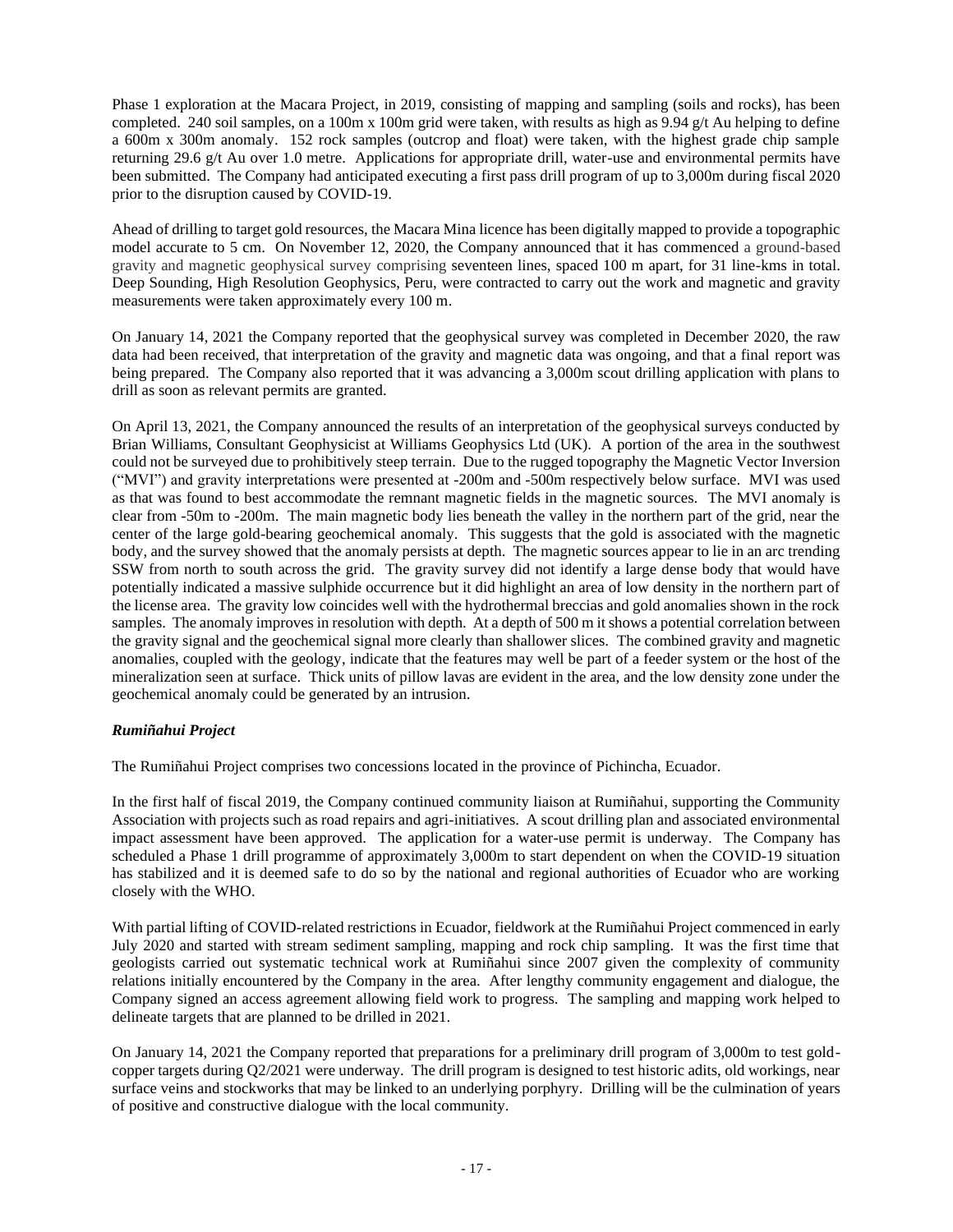On April 13, 2021 the Company reported that preparations for a preliminary drill program of 3,000 m to test goldcopper targets are complete, bar the water use permit. The core shed and logging areas are ready, as are all the support and logistics systems. The Company has complied with the regulatory requirements to qualify for drilling and is now awaiting final sign-off from the local authorities. Near the end of October 2021 the Company received final approvals including the water use permit and drilling on the Rumiñahui Project commenced.

# *Los Osos Project*

The Los Osos Concession is a 229 hectare, single concession, exploration licence located in the Cerro Pelado-Cangrejos mineral district within the Province of El Oro in southwest Ecuador. The licence area hosts a system of veins rich in gold and silver, combined with hydrothermal breccias and mineralised gold-copper porphyries. Several quartz-tourmaline breccias mineralised with chalcopyrite and pyrrhotite are present on the property.

Under previous tenure, the area has been mapped, sampled, and subject to airborne geophysical surveys (magnetic and radiometric). Artisanal miners have historically worked some of the veins, and small scale mining has been active on the Los Osos Concession and the adjacent properties for over fifteen years.

In January 2020 the Phase 1 geological exploration fieldwork at the Los Osos Project was completed and the Company identified extensive sulphide mineralization within porphyries, metamorphic rocks and hydrothermal breccias mapped and tested, peaking at 14.5 g/t gold over 0.6 m in a veined quartzite. An apparent correlation of gold and copper grades with sulphide intensity was noted, and numerous old workings for gold-silver in high-grade veins and in some hydrothermal breccia zones were mapped. One of the mineralized zones, Area A, was traced over approximately 50 m, despite limited exposure. Four samples were taken from a gully ranging from 0.4 g/t gold over a fault zone, to 14.5 g/t gold from a channel sample in veined quartzite. In a second mineralized area, Area B, a broadly continuous breccia body was identified in underground workings over approximately 100m, and mappable at surface approximately 600 m northeast of Area A. Thirty-three samples were taken from the underground workings, and range in grade from six separate samples that returned 0.1  $g/t$  gold in channel samples, to a panel sample in breccia that returned 4.5 g/t gold.

In the northeast of the licence area there are several NE-SW trending quartz-breccia veins that are up to one meter in thickness and can be traced over several hundred meters. These arsenopyrite-pyrite-chalcopyrite veins contain significant gold and silver values and have been extensively worked by artisanal miners. Intense propyllitic-argillic alteration and silicification can be observed across the property.

On September 23, 2020 the Company announced a 5,000m diamond drill program to test mineralized porphyry and associated veins and hydrothermal breccias identified in mapping and sampling. The plan is to drill up to 5,000m starting in October 2020 to test the depth-extent of gold-copper mineralization that is visible at the surface in porphyries and hydrothermal breccias. Drilling at Los Osos is ongoing.

On December 10, 2020 the Company reported the completion of hole OSO-01 at a depth of 647m with favourable visible geology, alteration and sulphides. On January 14, 2021 Salazar reported that hole OSO-02 had been completed at a depth of 576m prior to the cessation of drilling for the Christmas holiday period.

On February 12, 2021 the Company reported assays for holes OSO-01 and OSO-02. The holes focused on hydrothermal breccias and intrusive diorites with porphyry copper-gold potential. Encouragingly, the drilling intercepted significant zones of mineralization that are consistent with a large-scale gold system with 244 m of broad mineralization encountered in drill hole OSO-01.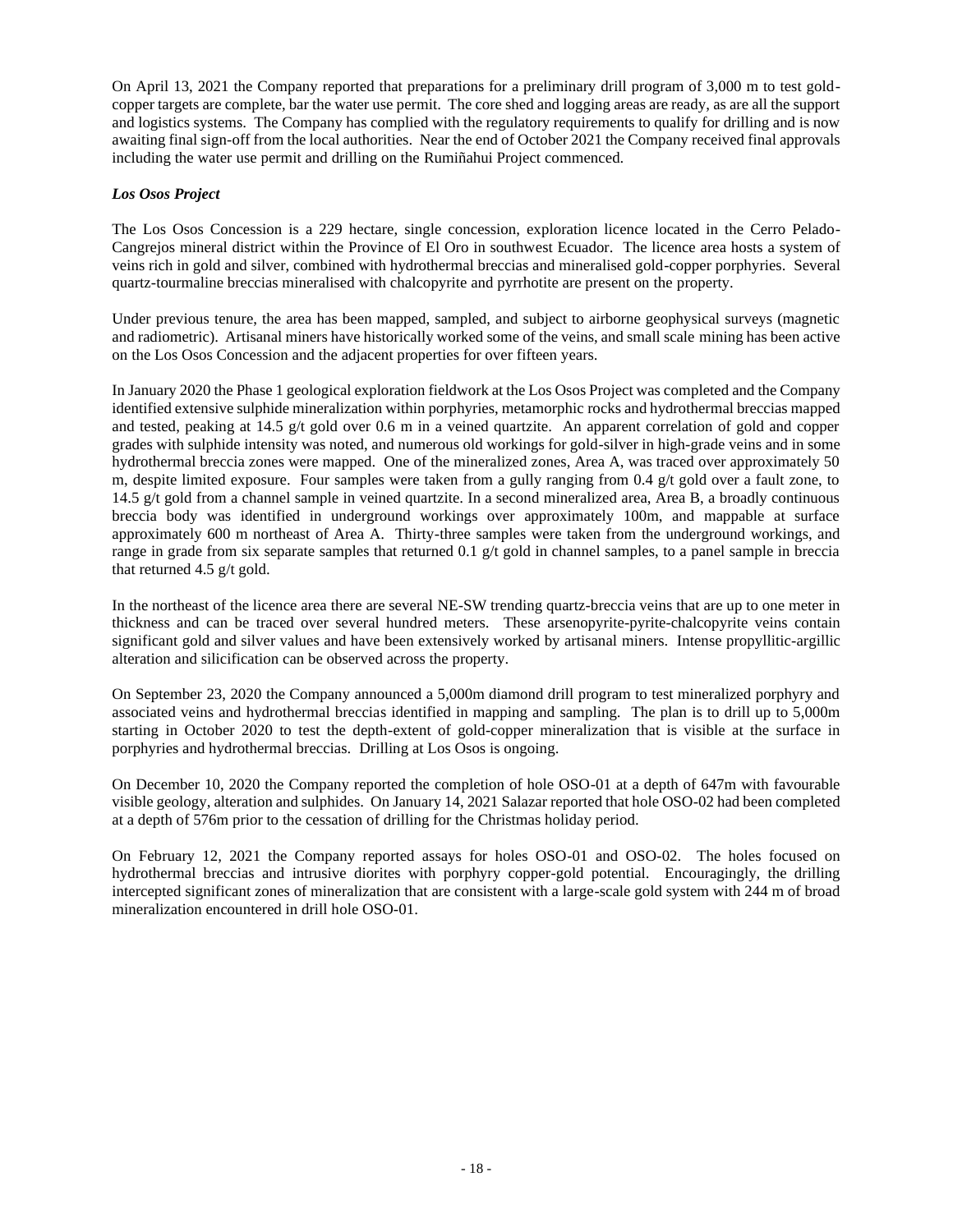| Drill Results for OSO-01 and OSO-02 |             |           |                  |             |                              |  |  |
|-------------------------------------|-------------|-----------|------------------|-------------|------------------------------|--|--|
| <b>Drill Hole</b>                   | From<br>(m) | To<br>(m) | Width<br>$(m)^1$ | Au<br>(g/t) | Cu<br>$(\%)$                 |  |  |
| OSO-01                              | 0.0         | 243.7     | 243.7            | 0.31        | 0.06                         |  |  |
| including                           | 0.0         | 69.0      | 69.0             | 0.58        | 0.02                         |  |  |
| including                           | 25.0        | 28.0      | 3.0              | 4.59        | 0.03                         |  |  |
|                                     | 389.0       | 393.0     | 4.0              | 0.28        | 0.07                         |  |  |
|                                     | 493.0       | 529.0     | 36.0             | 0.20        | 0.07                         |  |  |
|                                     | 541.1       | 553.3     | 12.2             | 0.21        | 0.04                         |  |  |
|                                     | 563.4       | 574.8     | 11.4             | 0.60        | 0.03                         |  |  |
|                                     | 625.0       | 631.0     | 6.0              | 0.31        | 0.02                         |  |  |
| OSO-02                              | 319.0       | 320.0     | 1.0              | 22.90       | -                            |  |  |
|                                     | 337.9       | 339.1     | 1.2              | 2.51        | -                            |  |  |
|                                     | 539.0       | 540.8     | 1.8              | 1.45        | $\qquad \qquad \blacksquare$ |  |  |

1 Reported intervals are down-hole lengths and not true thickness.

OSO-01 successfully intersected hydrothermal breccias, 0.1 to 3% chalcopyrite, pyrite, pyrrhotite and arsenopyrite, clay alteration (sericite + chlorite), quartz veining, veinlets, and stockworks, with elevated to anomalous gold mineralization. All of which indicates that the hole was drilled into the upper part of a mineralized porphyry system.

The best continuous run of gold grades was present in the metamorphic (quartzitic) host rocks in OSO-01 from surface to 63 m downhole, with an average of 0.58 g/t gold and 0.02% copper over 69 m. Within this run, an interval of 3 m returned 4.59 g/t gold and 0.03% copper from a depth of 25 m. Salazar interprets the higher gold grades in the top section to be a function of a weathering process that caused some enrichment in the oxidized zone. OSO-01 continued into breccias and intrusions that were mapped in old workings, and gold and copper were present throughout the entire hole. The intersection of 244 m @ 0.31 g/t gold and 0.06% copper from surface is highly encouraging. It is also worth noting that not a single sample was below detection limits in the 644 m hole.

OSO-02 was collared in a >200 ppm copper-in-soil anomaly on a slope. It is possible the copper anomaly has been displaced down slope and the source of the anomaly is further up slope, near the overlapping copper and gold soil anomalies. In OSO-02, three veins returned grades above 1 g/t gold, with a maximum of 22.9 g/t gold within a 1 m sample at a down hole depth of 319 m, containing a 30 cm thick vein. In addition, a 1.2 m sample from 337.85 m to 339.05 m returned 2.5 g/t gold, and a 1.75 m sample from 539.00 m to 540.75 m returned 1.4 g/t gold. Furthermore, only seven samples of approximately 2 m each in the 576 m hole were below detection limits, suggesting that OSO-02 is on the margin of a mineralized system.

The multi-hole drill program targeting a large area of unexplored potential at Los Osos is continuing. OSO-03 will be drilled using a rig owned by Andes Drill, Salazar's wholly-owned drilling subsidiary, once it becomes available. The target for OSO-03 is a prospective area to the north of OSO-01 that has coincident copper and gold anomalies in soil.

On April 13, 2021 the Company reported that hole OSO-03 (270<sup>0</sup>/-60<sup>o</sup>), a step-out to the north of hole OSO-01, is currently drilling to test the continuity of the mineralization intersected in OSO-01. At time of reporting the hole was at a depth of 508m. The core will be logged prior to dispatch for assay. Following completion of OSO-03 Salazar is planning to drill test the high-grade structures in the northeast of the property.

On June 8, 2021 the Company reported that drill holes OSO-03 and OSO-05, confirmed the widespread presence of mineralization from surface to depth, over 400 m, and open in all directions and at depth. Five holes (3,113m) had been completed. Results from OSO-01 (647 m) and OSO-02 (576 m) were previously reported.

Highlights from the drilling are as follows:

- 1. **OSO-03** returned significant mineralized intervals to a depth of 525 m downhole
	- 240 m @ 0.4 g/t Au, 0.1% Cu, and 7.1 g/t Ag from 7m, including:
		- 51 m @ 0.5 g/t Au, 0.1% Cu, and 25.1 g/t Ag from 7 m
		- 23 m @ 0.7 g/t Au, 0.1% Cu, and 3.0 g/t Ag from 224 m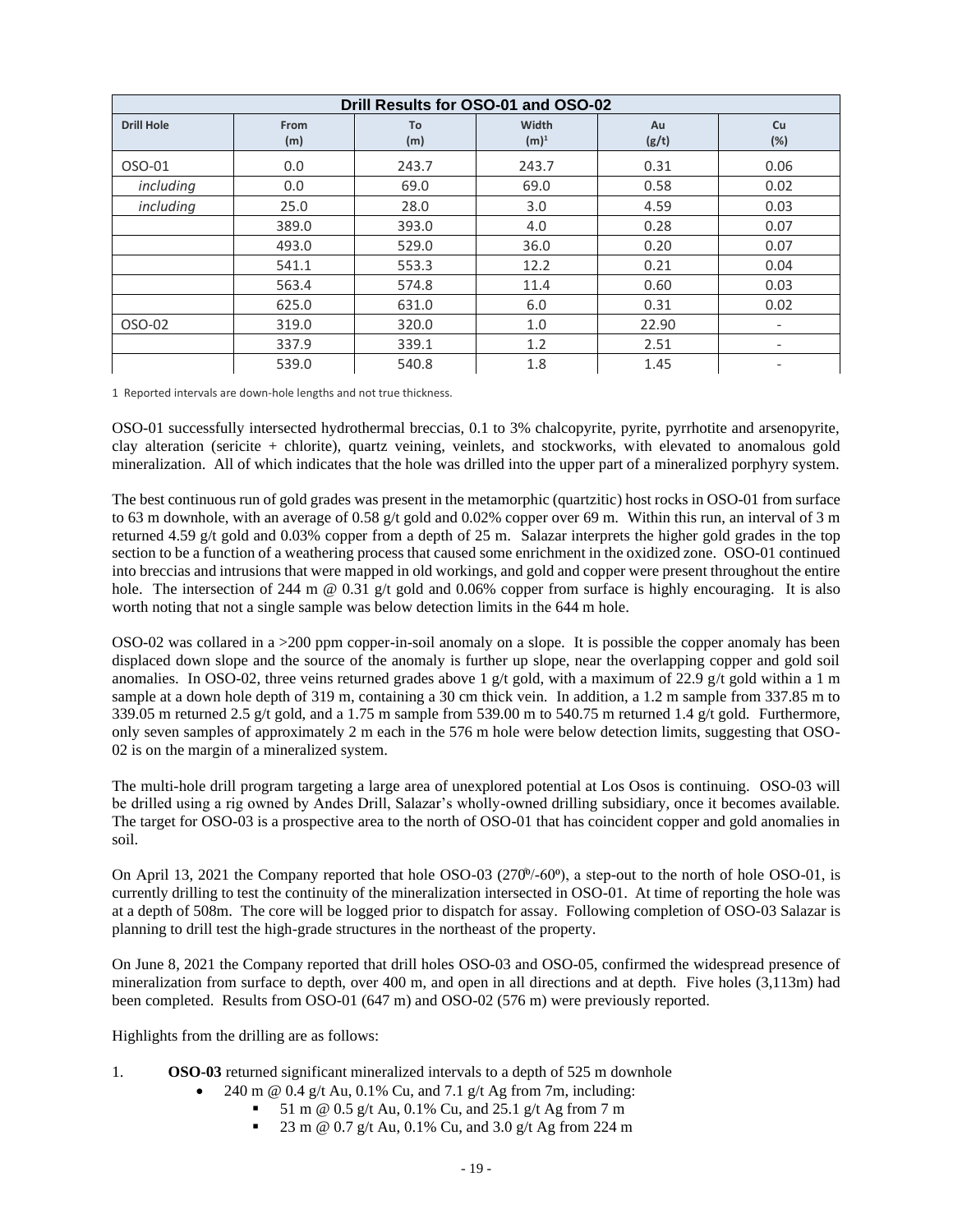- 37 m @ 0.4 g/t Au, 0.1% Cu, and 27.6 g/t Ag from 345 m
- 54 m @ 0.5 g/t Au, 0.1% Cu, and 1.1 g/t Ag from 471 m
- 2. **OSO-05** showed visual indications of mineralization to a depth of over 800 m downhole
	- Assays were pending
	- Located approximately 200 m northeast of OSO-03
	- Although planned to be 500-600 m long it was completed at a depth of 864 m due to continued mineralization

The rig has been moved 500 m back to Pad 1 (collar of OSO-01) to drill west.

Hole OSO-03 was completed at a depth of 597 m and results had been received for the entire hole. Hole OSO-04 was drilled in the south of the area to test a surface anomaly and completed at a depth of 430 m. Samples to a downhole depth of 318 m from this hole had been returned but with no significant results. Assays from the remaining 112 m were pending. Hole OSO-05 was located 200 m northeast of OSO-03 and completed at a depth of 864 m. The first 500 m of OSO-05 had been logged, sampled, and sent to the laboratory for assay. Assays were pending.

Mineralization had been identified in assays over 200m between holes OSO-01 and OSO-03. OSO-05, with visual evidence of mineralization, is a further 200 m step-out to the northeast. Gold grading above 0.5  $g/t$  over 50 m was identified in the upper 60 m of both OSO-01 and OSO-03, and it is open in all directions and at depth. Both holes also returned more than 240 m at gold grades above 0.3 g/t in the uppermost 250 m.

### *OSO-03 Results*

Hole OSO-03 was designed to be an angled hole 500-600 m long, and was completed as planned at a down hole depth of 597 m. Like OSO-01, the hole was collared in metamorphic host rock before entering a suite of hydrothermal breccias, porphyritic andesites, dikes, and diorites. Sulphides were present throughout the hole, predominantly pyrrhotite and pyrite with lesser chalcopyrite and arsenopyrite. The rocks are silicified and exhibit moderate phyllic alteration, with gold, copper, silver and trace molybdenum present in core. Significant intersections are shown in the following table:

| <b>Significant Drill Intersections from Los Osos</b> |             |           |               |                                 |           |             |             |  |
|------------------------------------------------------|-------------|-----------|---------------|---------------------------------|-----------|-------------|-------------|--|
| Hole                                                 | From<br>(m) | To<br>(m) | Width*<br>(m) | Au<br>(g/t)                     | Cu<br>(%) | Mo<br>(ppm) | Ag<br>(g/t) |  |
| <b>OSO-03</b>                                        | 6.55        | 246.60    | 240.05        | 0.39                            | 0.09      | 16.52       | 7.10        |  |
| Including                                            | 6.55        | 57.50     | 50.95         | 0.52                            | 0.08      | 9.48        | 25.12       |  |
| Including                                            | 223.55      | 246.60    | 23.05         | 0.74                            | 0.11      | 12.11       | 2.99        |  |
|                                                      | 345.25      | 382.00    | 36.75         | 0.37                            | 0.06      | 27.58       | 0.77        |  |
|                                                      | 470.65      | 524.15    | 53.50         | 0.52                            | 0.07      | 2.4         | 1.13        |  |
| OSO-04                                               | 0.00        | 318.00    | 318.00        | no significant results returned |           |             |             |  |
|                                                      | 318.00      | 430.00    | 112.00        | assays pending                  |           |             |             |  |
| $\sim$ $\sim$ $\sim$ $\sim$<br>.                     |             |           |               |                                 |           |             |             |  |

\*Reported intervals are down-hole lengths and not true thickness

The gold content appears to be spatially related to the intrusion complexes, with some good grade continuity in the metamorphic host rocks and in the breccias. The andesites appear to be lower tenor and may be a post-mineralization or a late-stage intrusion.

Following completion of hole OSO-05 the drill rig was moved 500 m back to Pad 1 (the collar location of OSO-01) to drill west. Petrographic study on the core is ongoing, to maximize the understanding of the controls on mineralization to assist further exploration.

On August 13, 2021 the Company announced it had completed the Phase 1 drilling program at Los Osos and it reported the results from the final three holes drilled. In total, six holes were completed: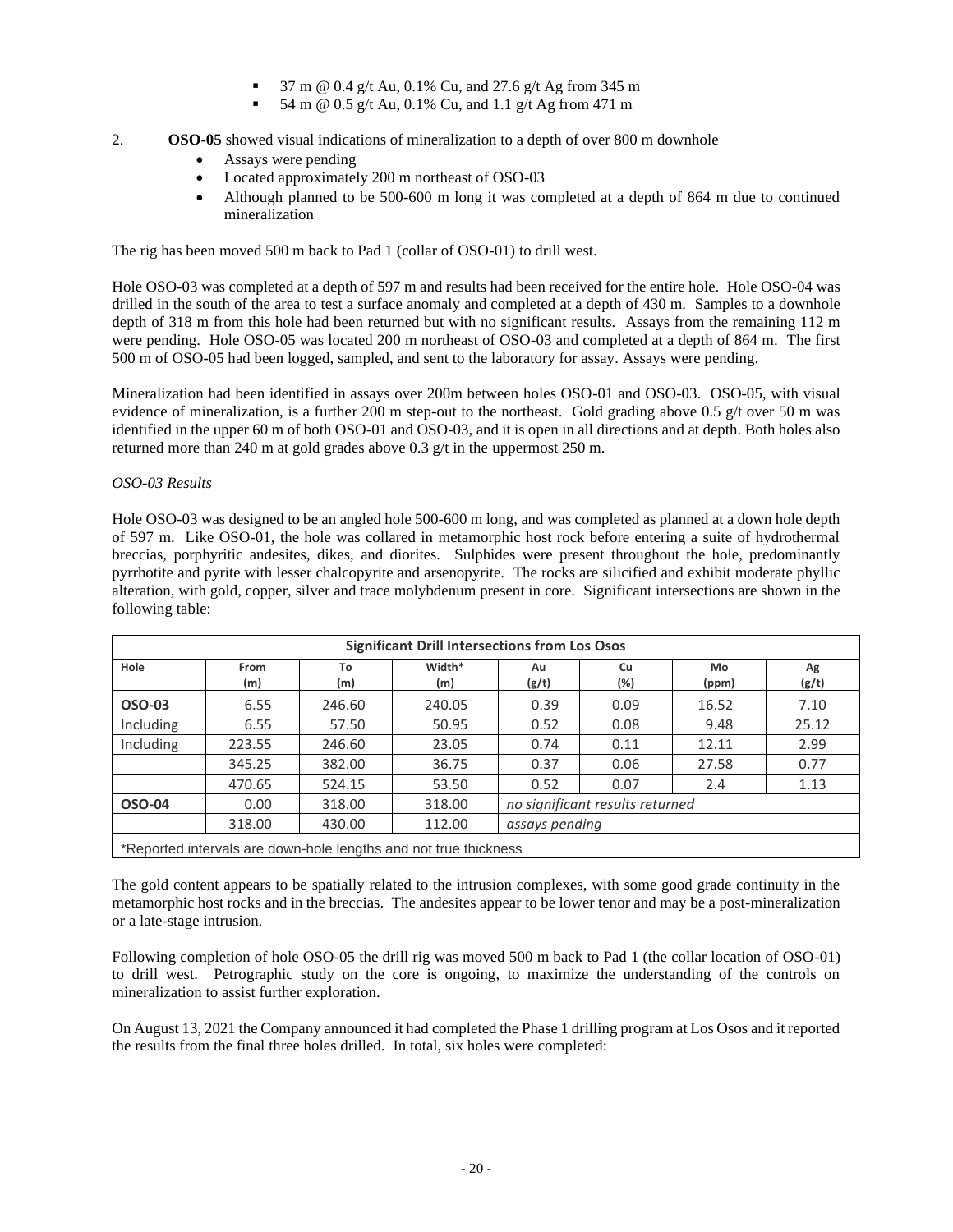| <b>PHASE 1 DIAMOND DRILL HOLES</b> |         |                 |         |       |        |                 |  |
|------------------------------------|---------|-----------------|---------|-------|--------|-----------------|--|
| Hole                               | Easting | <b>Northing</b> | Azimuth | Dip   | EOH(m) | <b>UTM Zone</b> |  |
| OSO-01                             | 626017  | 9606455         | 140     | -60   | 676    | PSAD Zone 17S   |  |
| OSO-02                             | 626117  | 9605622         | 90      | -60   | 576    | PSAD Zone 17S   |  |
| OSO-03                             | 626196  | 9606609         | 270     | -60   | 597    | PSAD Zone 17S   |  |
| OSO-04                             | 626124  | 9605205         | 300     | -60   | 430    | PSAD Zone 17S   |  |
| OSO-05                             | 626387  | 9606827         | 270     | -60   | 864    | PSAD Zone 17S   |  |
| OSO-06                             | 626017  | 9606455         | 270     | $-70$ | 516    | PSAD Zone 17S   |  |

Highlights from the drilling:

- 1. **OSO-05** returned mineralized intervals to a depth of 796 m downhole, with end of hole at 864 m
	- 30 m @ 0.4 g/t Au, 0.1% Cu, and 1.0 g/t Ag from 44 m, including:
	- $\blacksquare$  15 m @ 0.6 g/t Au, 0.1% Cu, and 1.1 g/t Ag from 54 m
	- 18 m  $@$  0.3 g/t Au, 0.1% Cu, and 1.4 g/t Ag from 223 m

2. **OSO-06** returned mineralized intervals to a depth of 514 m downhole, with end of hole at 516 m

- 87 m @ 0.2 g/t Au, 0.1% Cu, and 0.8 g/t Ag from 160 m
- 133 m @  $0.2$  g/t Au,  $0.1\%$  Cu, and  $0.6$  g/t Ag from 282 m
- 17 m @ 0.4 g/t Au, 0.1% Cu, and 0.9 g/t Ag from 451 m

The Company reported the results from the last 112 m of OSO-04, and full hole results from OSO-05 and OSO-06. The drill rigs have been redeployed across the Salazar Resources portfolio, in preparation for exploration drilling in conjunction with Adventus Mining and also on Salazar's wholly-owned properties.

# *Results*

Holes OSO-04, OSO-05 and OSO-06 were designed to be angled holes 500-600 m long, or longer if still intersecting abundant sulphide mineralization at depth. Hole OSO-04 did not intersect significant amounts of sulphide and was stopped at a down hole depth of 430 m. Hole OSO-05 intersected abundant sulphide mineralization throughout its length and was eventually finished at a depth of 864 m. Although the hole was visually similar to OSO-03 and encouraged the continuation of the hole to its final depth, the results were lower grade than encountered in OSO-03.

Hole OSO-06 was collared from the same pad as OSO-01, but oriented to the west, rather than to the southeast. Whereas OSO-01 encountered an enriched zone from surface to the southeast, OSO-06 only entered elevated mineralization at a downhole depth of 87 m to the west. Throughout the length of the hole, the sulphide content was estimated to be lower than in holes OSO-01, OSO-03, and OSO-05 and a decision to end the hole at 516 m was taken.

All three holes were collared in metamorphic host rock before entering a suite of hydrothermal breccias, porphyritic andesites, dikes, and diorites. Sulphides were present throughout hole OSO-05 and OSO-06, in particular, predominantly pyrrhotite and pyrite with lesser chalcopyrite and arsenopyrite. The rocks are silicified and exhibit moderate phyllic alteration, with gold, copper, silver and trace molybdenum present in core.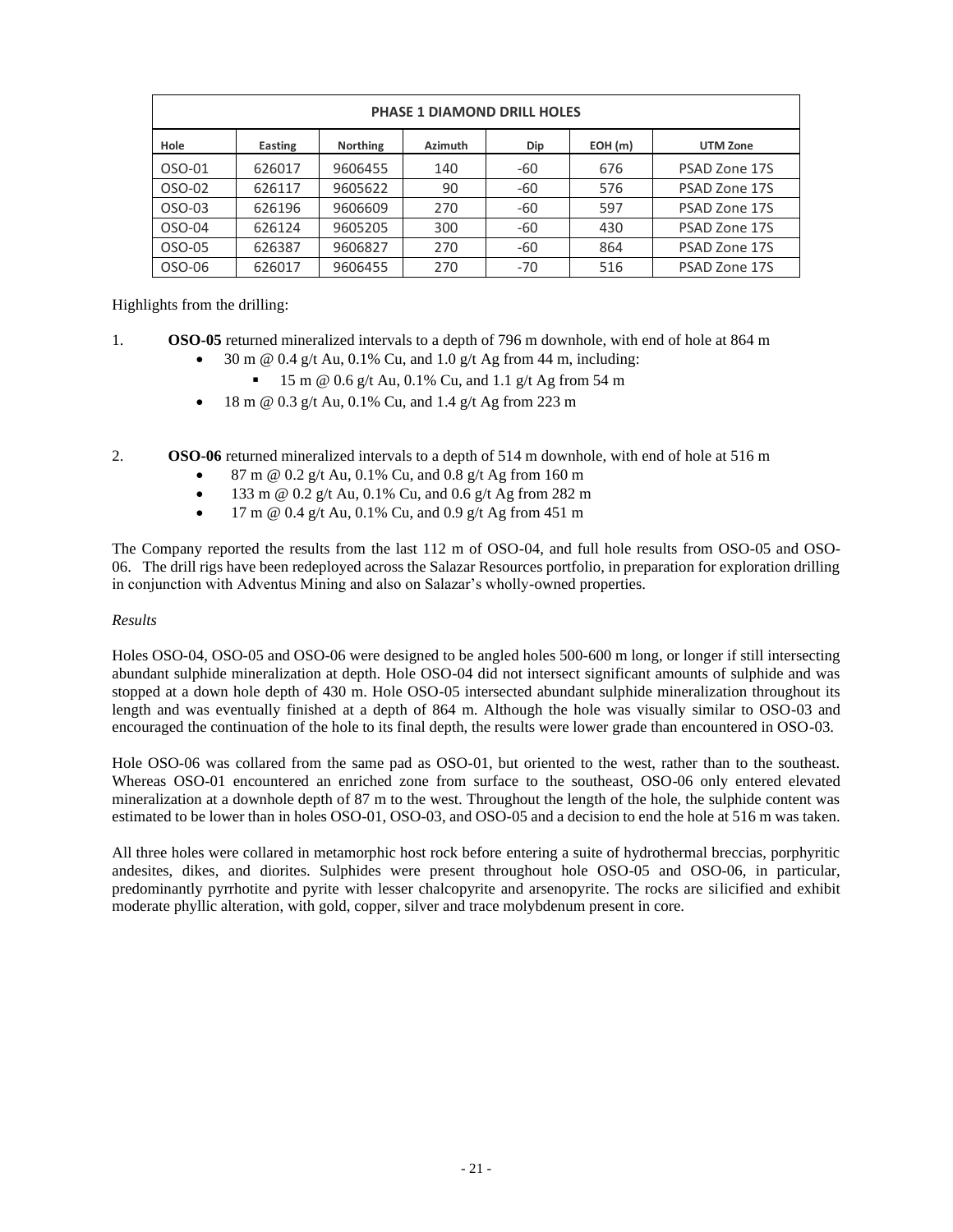| <b>Significant drill intersections from Los Osos</b>             |             |           |               |             |                                 |              |             |
|------------------------------------------------------------------|-------------|-----------|---------------|-------------|---------------------------------|--------------|-------------|
| Hole                                                             | From<br>(m) | To<br>(m) | Width*<br>(m) | Au<br>(g/t) | Cu<br>(%)                       | Mo<br>(ppm)  | Ag<br>(g/t) |
| OSO-04                                                           | 0.00        | 430.00    | 430.00        |             | no significant results returned |              |             |
| OSO-05                                                           | 41.00       | 70.61     | 29.61         | 0.45        | 0.06                            | 10.00        | 1.01        |
| Including                                                        | 54.40       | 69.00     | 14.60         | 0.59        | 0.09                            | <i>14.00</i> | 1.14        |
|                                                                  | 96.00       | 121.76    | 25.76         | 0.19        | 0.07                            | 8.06         | 1.01        |
|                                                                  | 223.40      | 241.25    | 17.85         | 0.27        | 0.08                            | 58.71        | 1.46        |
|                                                                  | 398.35      | 460.80    | 62.45         | 0.38        | 0.04                            | 2.46         | 0.79        |
|                                                                  | 602.60      | 611.90    | 9.30          | 0.48        | 0.20                            | 13.32        | 2.06        |
|                                                                  | 745.84      | 796.00    | 50.16         | 0.18        | 0.07                            | 9.24         | 1.56        |
| OSO-06                                                           | 13.30       | 91.25     | 77.95         | 0.24        | 0.03                            | 16.10        | 1.16        |
|                                                                  | 160.40      | 247.50    | 87.10         | 0.22        | 0.06                            | 11.08        | 0.78        |
|                                                                  | 281.60      | 414.8     | 133.20        | 0.22        | 0.06                            | 5.80         | 0.60        |
|                                                                  | 450.70      | 477.77    | 17.27         | 0.37        | 0.06                            | 3.85         | 0.85        |
| *Reported intervals are down-hole lengths and not true thickness |             |           |               |             |                                 |              |             |

The high-grade vein structures in the northeast of the licence area remain undrilled. Salazar Resources is reviewing the data from Los Osos and will continue to evaluate the options for the project within the broader portfolio of exploration licences.

### *Los Santos Concession*

On December 8, 2020 the Company entered into a binding letter of intent (the "Los Santos LOI") with Minera Mesaloma S.A. ("Mesaloma") whereby the Company may acquire a 100% interest in the 2,215 hectares Los Santos Concession, in southwest Ecuador located approximately 10 km northeast of Los Osos.

On January 14, 2021 the Company reported that mapping and sampling had already started with a view to generating drill targets that can be drilled later in the second half of 2021. Key areas of interest are situated where artisanal activity has been concentrated and also where areas of anomalous mineralization have been highlighted in previous exploration. The 2,215 hectare property is situated adjacent to the concessions hosting the 16.7 Moz Cangrejos deposits and it is approximately 10 km northeast of Los Osos project (Salazar 100%).

On April 13, 2021 the Company reported that field crews have mapped about 12% of the 2,215-hectare licence area so far, with a number of soil and rock chip samples collected and assayed. The geochemical plots show that the gold and the copper anomalies are coincident, with gold values high relative to copper. The presence of porphyritic intrusions and artisanal development on structures has been noted, but so far the intense brecciation seen at Los Osos has not been encountered. Fieldwork is continuing with the aim of having drill targets developed by mid-year.

# *El Potro Project*

During the quarter ended September 30, 2021, the Company acquired the mineral title to the 1,175 hectare ("ha") Correa-Jiron Concession 601062 ("El Potro Project ") in the mineral-rich Loja porphyry district, Ecuador for an initial payment of US \$50,000. The full acquisition price to be paid to the vendors by the Company over a five-year period totals US \$1,150,000 of which US \$ 50,000 has been paid.

Following due diligence, the Company believes that El Potro Project is a new porphyry discovery with significant exploration potential.

The El Potro Project lies in the southeast of Loja Province, southern Ecuador. Altitudes in the single contiguous concession area range from 3,000 m to 3,700 m and access is via gravel roads and mule track from the town of El Airo which is seven km to the west. The project area has been subject to small-scale artisanal mining activity since the Mining Concession was granted in 2010. The El Potro Project has been held by a consortium of private holders since 2010 and the area has not been subject to any recorded systematic exploration.

The area is crossed by a large system of transpressional faults, running north-northeast. A suite of Miocene Portacheula rocks is intruded into older (Jurassic) Chigüinday Très Lagunas units.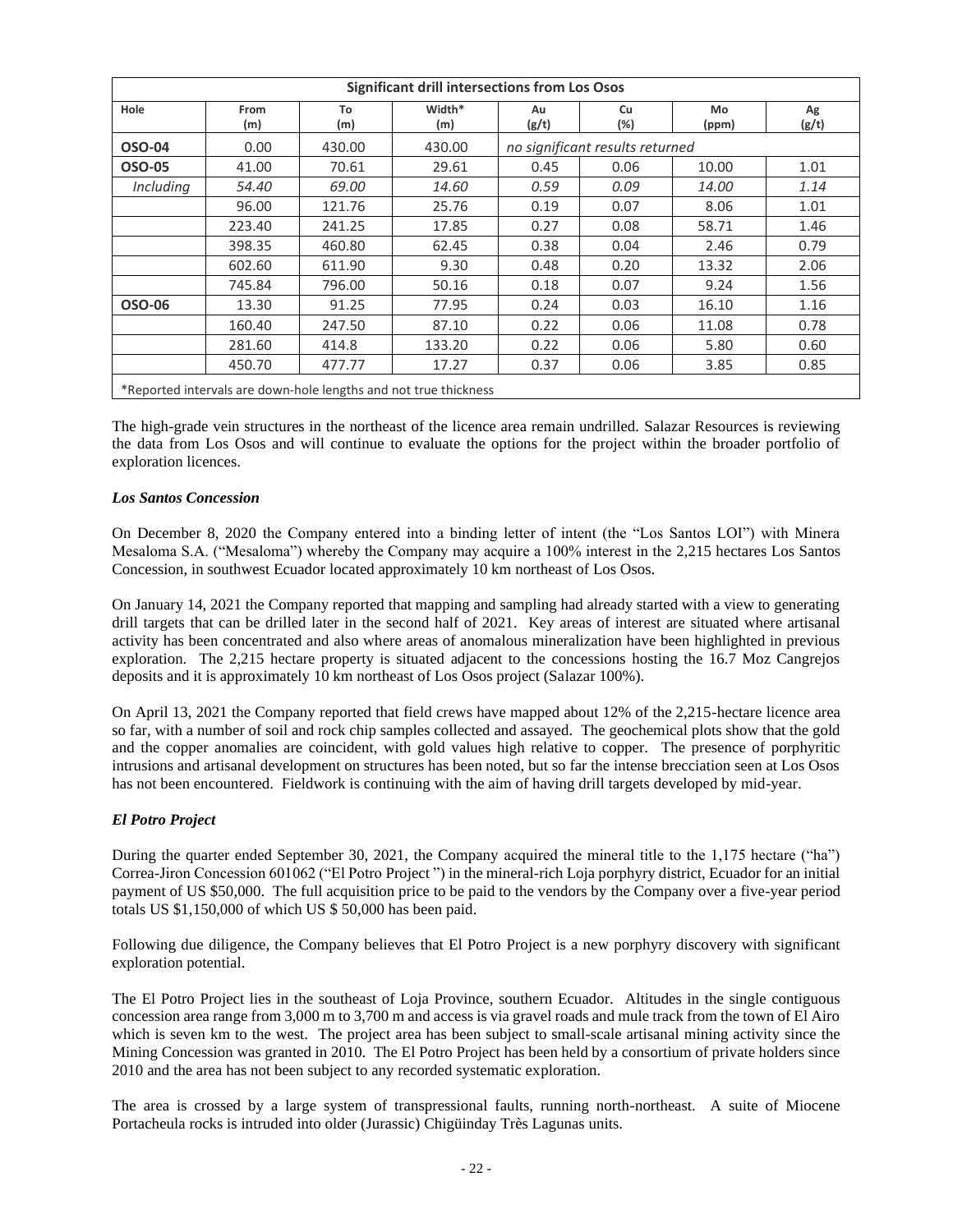Preliminary mapping has identified porphyrytic intrusions, argillic and Ca-K alteration signatures, locally intense stockworks, and a siliceous lithocap. The main stockwork is hosted in porphyry, and exhibits intense quartz veining with visible magnetite and molybdenite. The lithocap is estimated to be 60 m thick and several hundred meters wide. Artisanal mining has concentrated on sulphide-rich portions of the lithocap. Guides to the area demonstrated the gold content by sampling, crushing, and panning.

During due diligence, preliminary geological mapping on traverses was undertaken and 89 rock samples were collected. Assay results showed that 25 of the rock samples were below detection limit for gold, 13 samples were between 6 ppb and 100 ppb, and 49 were greater than 100 ppb. The table below highlights samples from nine areas with either gold above 0.1 ppm  $(g/t)$  or copper above 1000 ppm (0.1%).

| Sample<br>ID | Width<br>(m) | Au<br>(ppm) | Mo<br>(ppm)   | Cu<br>(ppm) | Αg<br>(ppm) | Notes on alteration and mineralization                       |
|--------------|--------------|-------------|---------------|-------------|-------------|--------------------------------------------------------------|
| M54311       | 0.20         | 0.3         | 2             | 81          | 1.6         | Argillic, manganese oxides and hematite                      |
| M54312       | 5.00         | 0.1         | 3             | 2010        | 51.9        | Phyllic veinlets of quartz, oxidised pyrite                  |
| M54315       | 4.00         | 0.0         | 4             | 2283        | 5.7         | Phyllic, epi, cpy veinlets, py, malachite, traces of bornite |
| M54318       | 8.00         | 0.8         | $\langle$ 2   | 27          | 3.0         | Intense argillic stockwork, drusy qtz, py, aspy, jarosite    |
| M54319       | 10.00        | 0.1         | $\mathcal{P}$ | 22          | 1.7         | Intense argillic stockwork, drusy qtz, py, aspy, jarosite    |
| M54321       | 3.00         | 26.6        | 3             | 97          | 11.3        | Intense oxidised stockwork, py, jarosite                     |
| M54322       | 3.00         | 9.0         | $2$           | 95          | 5.1         | Intense oxidised stockwork, py, jarosite                     |
| M54323       | 1.00         | 0.8         | $2$           | 34          | 0.5         | Argillic, intense oxidation, hematite                        |
| M54379       | 2.00         | 0.0         | 61            | 1109        | 1.0         | Quartz-sericite                                              |
| M54380       | 2.00         | 0.0         | 85            | 1966        | 0.9         | Stockwork, qtz-mag-mo. Contact between porphyry / met        |

# **Highlights from Due Diligence sampling programme**

The Company is establishing accommodation and logistics at the site that will enable the team to support sustainable exploration programs. Mapping and sampling will continue with the aim of generating drill targets as quickly as possible.

# **Qualified Person**

Kieran Downes, Ph.D., P.Geo., a Qualified Person ("QP") as defined by National Instrument 43-101, is the Company's QP for the Company's wholly-owned properties and has reviewed and verified the technical information provided.

# **Selected Financial Data**

The following selected financial information is derived from the unaudited condensed consolidated interim financial statements of the Company.

|                                 | <b>Fiscal 2021</b><br><b>Fiscal 2020</b> |                        |                             |                      | <b>Fiscal 2019</b>    |                        |                              |                      |
|---------------------------------|------------------------------------------|------------------------|-----------------------------|----------------------|-----------------------|------------------------|------------------------------|----------------------|
| <b>Three Months Ended</b>       | Sep. 30<br>2021<br>S                     | <b>Jun. 30</b><br>2021 | <b>Mar. 31</b><br>2021<br>S | Dec. 31<br>2020<br>ж | Sep. 30<br>2020<br>\$ | <b>Jun. 30</b><br>2020 | <b>Mar. 31</b><br>2020<br>\$ | Dec. 31<br>2019<br>S |
| <b>Operations:</b>              |                                          |                        |                             |                      |                       |                        |                              |                      |
| Revenues                        |                                          | Nil                    | Nil                         | Nil                  | Nil                   | Nil                    | Nil                          | Nil                  |
| Expenses                        | (320,080)                                | (336,372)              | (325,714)                   | 192,752              | (280, 802)            | (547,933)              | (536, 639)                   | (228, 152)           |
| Other items                     | 95,637                                   | (19, 186)              | 112,166                     | (2,008)              | 124,121               | 66,210                 | (13, 163)                    | 32,690               |
| Net income (loss)               | (224, 443)                               | (355, 558)             | (213, 548)                  | 190,744              | (156, 681)            | (481, 723)             | (549, 802)                   | (195, 462)           |
| Other comprehensive             |                                          |                        |                             |                      |                       |                        |                              |                      |
| income (loss)                   | 708,469                                  | (301,792)              | (393, 410)                  | (1,223,087)          | (612, 553)            | (1,071,903)            | 2,112,153                    | 1,964,476            |
| Comprehensive (loss) income     | 484,026                                  | (657, 350)             | (606, 958)                  | (1,032,343)          | (769, 234)            | (1, 553, 626)          | 1,562,351                    | 1,769,014            |
| Basic and diluted income (loss) |                                          |                        |                             |                      |                       |                        |                              |                      |
| per share                       | (0.00)                                   | (0.00)                 | (0.00)                      | 0.00                 | (0.00)                | (0.00)                 | (0.00)                       | (0.00)               |
| <b>Balance Sheet:</b>           |                                          |                        |                             |                      |                       |                        |                              |                      |
| Working capital                 | 5,533,993                                | 5,297,917              | 7,006,485                   | 1,807,920            | 2,681,622             | 3,248,935              | 3,730,964                    | 4,462,286            |
| Total assets                    | 31,716,898                               | 31,531,138             | 31,965,976                  | 26,092,902           | 26,781,862            | 26,563,796             | 28,218,436                   | 26,259,090           |
| Total long-term liabilities     | Nil                                      | Nil                    | Nil                         | Nil                  | Nil                   | Nil                    | Nil                          | Nil                  |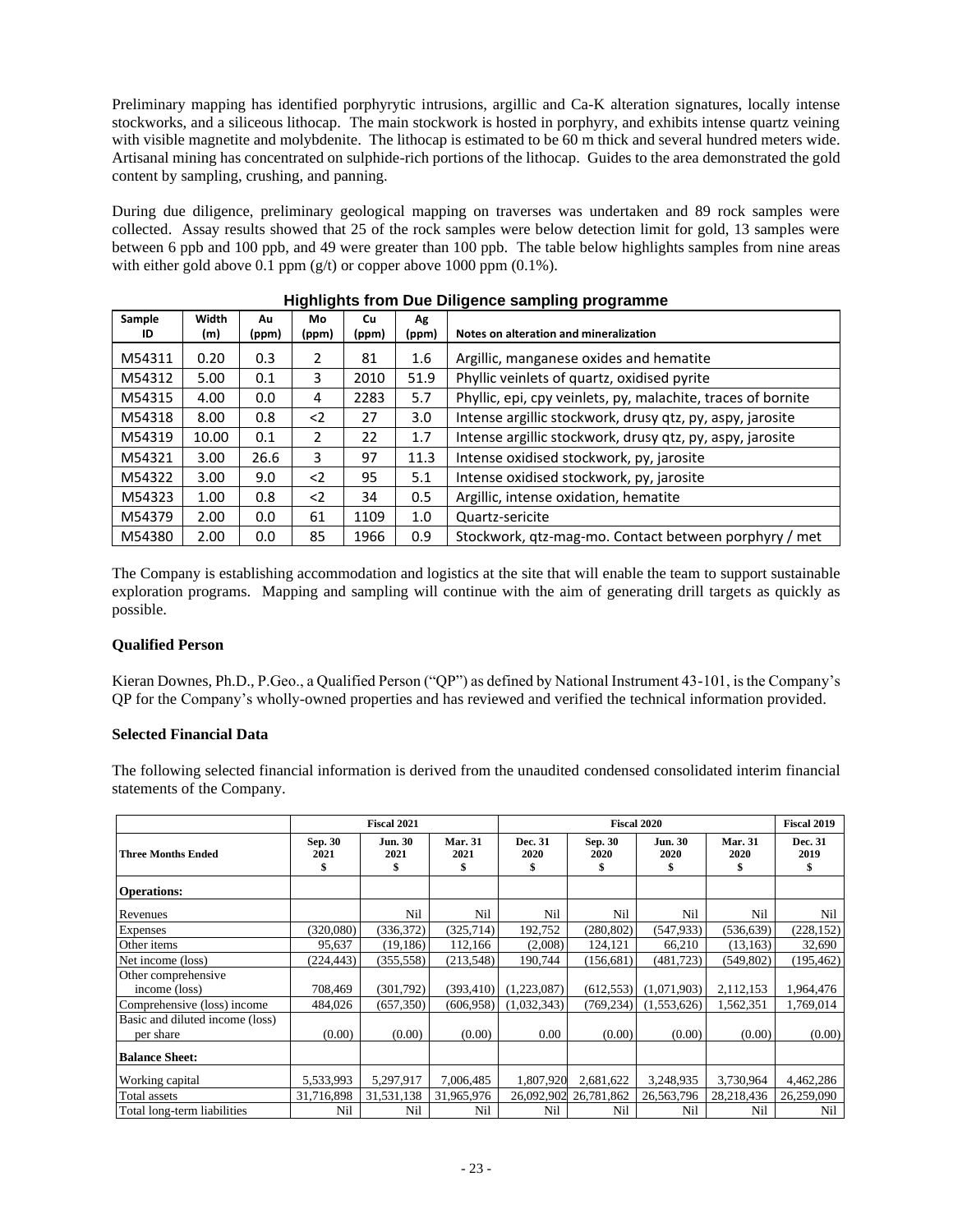# **Results of Operations**

# *Three Months Ended September 30, 2021 Compared to the Three Months Ended June 30, 2021*

During the three months ended September 30, 2021 ("Q3/2021") the Company recorded a net loss of \$224,443 compared to net loss of \$355,558 for the three months ended June 30, 2021 ("Q2/2021") a decrease in loss of \$131,115 primarily due to the \$74,533 improvement in drilling operations in which the Company incurred a drilling loss of \$70,329 in Q2/2021 compared to drilling income of \$4,024 in Q3/2021. In addition the Company recognized a foreign gain of \$86,910 in Q3/2021 compared to \$7,397 in Q2/2021.

# *Three Months Ended June 30, 2021 Compared to the Three Months Ended March 31, 2021*

During the three months ended June 30, 2021 ("Q2/2021") the Company recorded a net loss of \$355,558 compared to net loss of \$213,548 for the three months ended March 31, 2021 ("Q1/2021") an increase in loss of \$142,010. The fluctuation is primarily attributed to the recognition of a drilling loss of \$66,851 in Q2/2021 compared to drilling income of \$108,207 in Q1/2021.

### *Three Months Ended March 31, 2021 Compared to the Three Months Ended December 31, 2020*

During the three months ended March 31, 2021 ("Q1/2021") the Company recorded a net loss of \$213,548 compared to net income of \$190,744 for the three months ended December 31, 2020 ("Q4/2020") an increase in loss of \$404,292. The fluctuation is primarily attributed to the reallocation of drill standby costs to drill income, net of costs, in Q4/2020.

### *Three Months ended December 31, 2020 Compared to the Three Months ended September 30, 2020*

During the three months ended December 31, 2020 ("Q4/2020") the Company recorded a net income of \$190,744 compared to a net loss of \$156,681 for the three months ended September 30, 2020 ("Q3/2020"), an increase in income of \$347,425. The increase is primarily attributed to the reallocation of drill standby costs to drill income, net of costs, as the majority of drilling activities occurred in Q4/2020.

#### *Three Months ended September 30, 2020 Compared to the Three Months ended June 30, 2020*

During the three months ended September 30, 2020 ("Q3/2020") the Company recorded a net loss of \$156,681 compared to a net loss of \$481,723 for the three months ended June 30, 2020, a decrease in loss of \$325,042. The decrease is primarily attributed to \$120,526 drill income, net of costs, generated from drilling activities in Q3/2020 on the Pijili Project which is being funded by Adventus.

# *Three Months Ended June 30, 2020 Compared to the Three Months Ended March 31, 2020*

During the three months ended June 30, 2020 ("Q2/2020") the Company recorded a net loss of \$481,723 compared to net loss of \$549,802 for the three months ended March 31, 2020 ("Q1/2020") a decrease in loss of \$68,079. The decrease is primarily attributed to a foreign exchange gain of \$18,600 during Q2/2020 compared to a foreign exchange loss of \$31,633 during Q1/2020.

#### *Three Months Ended March 31, 2020 Compared to the Three Months Ended December 31, 2019*

During the three months ended March 31, 2020 ("Q1/2020") the Company recorded a net loss of \$549,802 compared to net loss of \$195,462 for the three months ended December 31, 2019 ("Q4/2019") an increase in loss of \$354,340. The fluctuation is primarily attributed to the allocation of costs to exploration and evaluation assets.

# *Three Months Ended December 31, 2019 Compared to the Three Months Ended September 30, 2019*

During the three months ended December 31, 2019 ("Q4/2019") the Company reported a net loss of \$195,462 compared to net loss of \$107,325 for the three months ended September 30, 2019 ("Q3/2019") an increase in loss of \$88,137. The fluctuation is primarily attributed to the recognition of a gain on property dispositions of \$99,138 in Q3/2019 compared to \$nil in Q4/2019.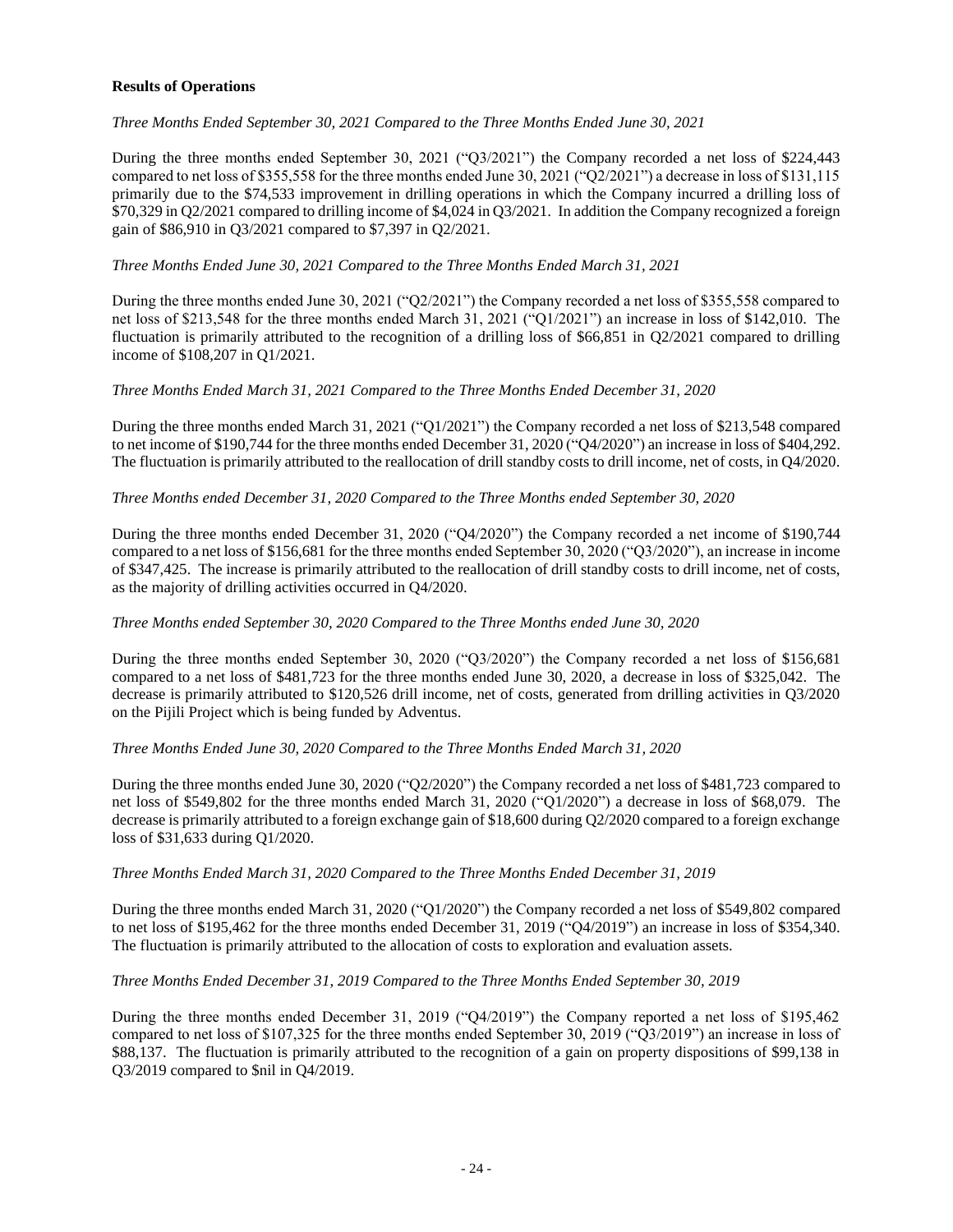#### *Nine Months Ended September 30, 2021 Compared to the Nine Months Ended September 30, 2020*

During the nine months ended September 30, 2021 (the "2021 period") the Company reported a net loss of \$793,549 compared to a net loss of \$1,188,206 for the nine months ended September 30, 2020 (the "2020 period"), a decrease in loss of \$394,657. The fluctuation is primarily attributed to a \$383,208 decrease in expenses from \$1,365,374 during the 2020 period to \$982,166 during the 2021 period.

Excluding cost recoveries, expenses decreased by \$360,238, from \$1,636,260 during the 2020 period to \$1,276,022 during the 2021 period. Specific fluctuations in expenses are as follows:

- (i) incurred drill rig standby costs of \$448,236 during the 2020 period as the Company maintained the drill rigs in an operation ready status until it is needed. No standby costs were incurred during the 2021 period;
- (ii) recognized share-based compensation of \$177,269 during the 2021 period compared to \$31,257 during the 2020 period on the vesting of share options and restricted share units.

#### **Exploration and Evaluations Assets**

During the 2021 period the Company incurred a total of \$16,153,952 (2020 - \$5,334,426) for exploration and evaluation assets comprising of \$13,151,160 (2020 - \$4,457,174) on the Curipamba Project and \$3,002,792 (2020 - \$877,252) on other projects. During the 2021 period Adventus funded a total of \$14,816,648 (2020 - \$6,676,613) for costs incurred by the Company, of which \$402,637 (2020 - \$2,055,334) was applied against property, plant and equipment, \$14,120,155 (2020 - \$4,350,393) against exploration and evaluation assets and \$293,856 (2020 - \$270,886) as an expense recovery. As at September 30, 2021, a balance of \$1,458,449 as due from the joint-venture partner and \$52,739 of unspent funding remained in restricted cash. The balances are expected to vary due to timing of funding from Adventus and expenditures on the Curipamba Project.

Details of the exploration and acquisition expenditures are as follows:

|                                         | Curipamba<br>\$ | Other<br>\$ | <b>Total</b><br>\$ |
|-----------------------------------------|-----------------|-------------|--------------------|
| <b>Balance at December 31, 2019</b>     | 18,793,643      | 1,192,820   | 19,986,463         |
| <b>Exploration costs</b>                |                 |             |                    |
| Assay analysis                          | 323,038         | 71,050      | 394,088            |
| Camp supervision and personnel          | 113,707         | 677,957     | 791,664            |
| Camp supplies                           |                 | 113,969     | 113,969            |
| Community relations                     | 754,264         | 28,568      | 782,832            |
| Construction                            | 144,310         |             | 144,310            |
| Consulting                              | 159,388         |             | 159,388            |
| Depreciation                            |                 | 14,902      | 14,902             |
| Drilling                                | 1,456,980       | 275,422     | 1,732,402          |
| Environmental studies                   | 222,408         | 28,913      | 251,321            |
| Equipment maintenance                   | 373,071         | 35,163      | 408,234            |
| <b>Exploration</b> site                 | 260,845         | 94,692      | 355,537            |
| Geological                              | 717,093         | 65,099      | 782,192            |
| Legal                                   | 137,328         | 32,556      | 169,884            |
| Permits                                 | 33,085          |             | 33,085             |
| <b>Salaries</b>                         | 2,562,805       | 2,916       | 2,565,721          |
| Supplies                                | 22,819          | 96,148      | 118,967            |
| Travel                                  | 215,414         | 51,024      | 266,438            |
| VAT incurred                            | 421,253         | 36,082      | 457,335            |
|                                         | 7,917,808       | 1,624,461   | 9,542,269          |
| <b>Acquisition costs</b>                |                 |             |                    |
| Property / concession / option payments | 231,089         | 248,886     | 479,975            |
| Other                                   |                 |             |                    |
| Cost recoveries                         | (7,897,627)     |             | (7,897,627)        |
| Management fees                         | (502, 950)      |             | (502,950)          |
| Advance payment                         | (335,300)       |             | (335,300)          |
| Drilling services                       | (59, 497)       |             | (59, 497)          |
| Foreign exchange movement               | (523, 971)      | (122, 153)  | (646, 124)         |
|                                         | (9,319,345)     | (122, 153)  | (9,441,498)        |
| <b>Balance at December 31, 2020</b>     | 17,623,195      | 2,944,014   | 20,567,209         |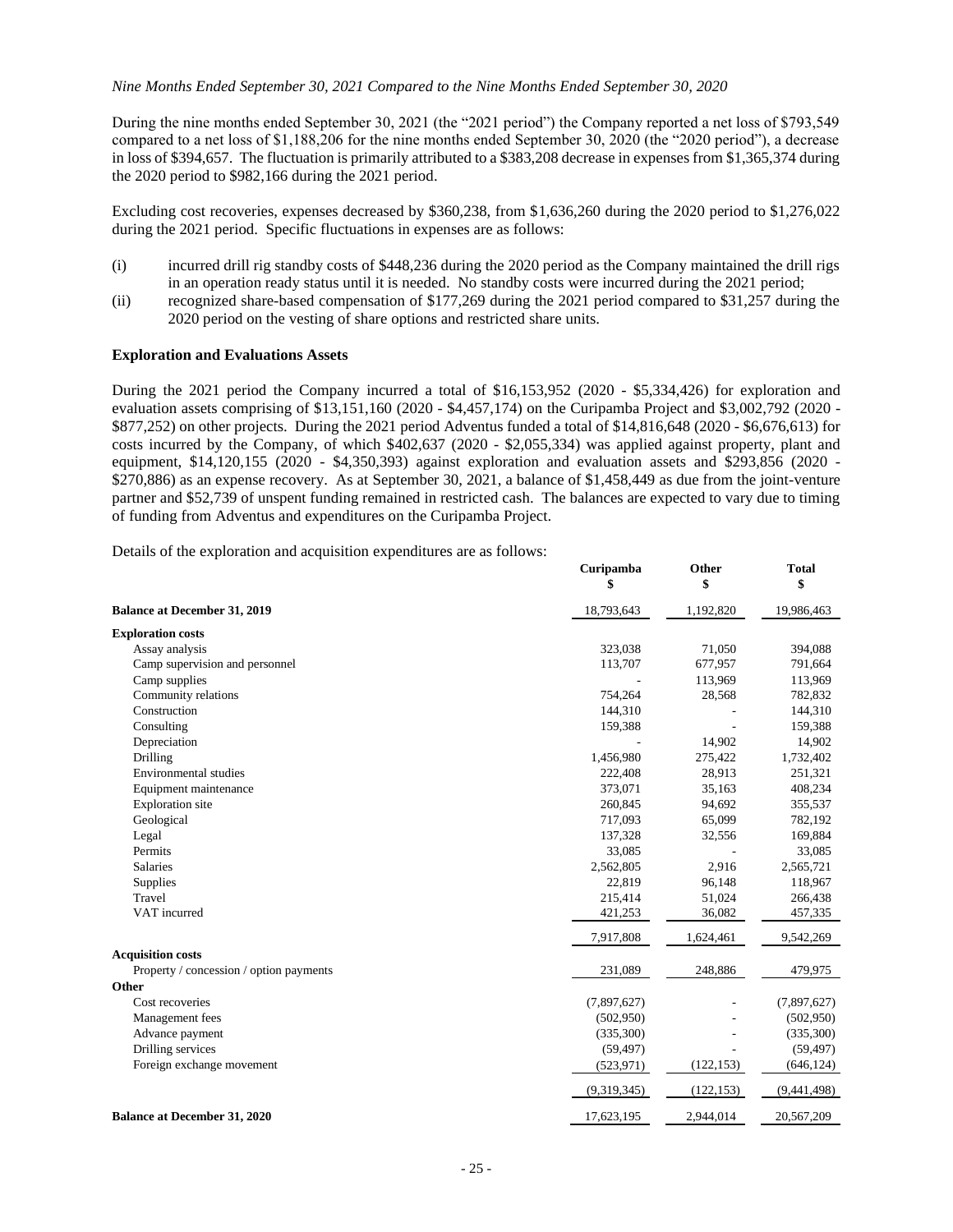|                                         | Curipamba      | Other     | <b>Total</b>   |
|-----------------------------------------|----------------|-----------|----------------|
|                                         | \$             | \$        | \$             |
| <b>Exploration costs</b>                |                |           |                |
| Assay analysis                          | 791,192        | 209,896   | 1,001,088      |
| Camp supervision and personnel          | 268,460        | 787,153   | 1,055,613      |
| Camp supplies                           |                | 93,152    | 93,152         |
| Community relations                     | 1,246,775      | 26,183    | 1,272,958      |
| Depreciation                            |                | 24,383    | 24,383         |
| Drilling                                | 4,135,506      | 399,333   | 4,534,839      |
| Environmental studies                   | 431,028        | 13,845    | 444,873        |
| Equipment maintenance                   | 442,055        | 52,717    | 494,772        |
| <b>Exploration</b> site                 |                | 209,727   | 209,727        |
| Geological                              |                | 97,208    | 97,208         |
| Geophysics                              | 2,358,934      |           | 2,358,934      |
| Legal                                   |                | 38,363    | 38,363         |
| <b>Salaries</b>                         | 2,776,047      | 351,122   | 3,127,169      |
| Supplies                                | 370,590        | 150,838   | 521,428        |
| Travel                                  | 197,304        | 76,487    | 273,791        |
| VAT incurred                            | 849,607        | 75,087    | 924,694        |
|                                         | 13,867,498     | 2,605,494 | 16,472,992     |
| <b>Acquisition costs</b>                |                |           |                |
| Property / concession / option payments | 252,657        | 342,643   | 595,300        |
| Other                                   |                |           |                |
| Cost recoveries                         | (14, 120, 155) |           | (14, 120, 155) |
| Management fees                         | (422, 415)     |           | (422, 415)     |
| Drilling services                       | (395, 443)     |           | (395, 443)     |
| Foreign exchange movement               | (151, 137)     | 54,655    | (96, 482)      |
|                                         | (15,089,150)   | 54,655    | (15,034,495)   |
| <b>Balance at June 30, 2021</b>         | 16,654,200     | 5,946,806 | 22,601,006     |

See also "Properties Update".

#### **Financing Activities**

During the 2021 period the Company completed a non-brokered private placement of 18,572,000 common shares for total proceeds of \$6,500,200. The funds will be used to accelerate exploration of the Company's 100% owned properties.

No financings were conducted during the 2020 period.

#### **Financial Condition / Capital Resources**

The Company has negotiated a number of agreements to provide continued funding for exploration of its exploration and evaluation assets. As at September 30, 2021 the Company had working capital of \$5,533,993 and an accumulated deficit of \$27,325,965. Management considers that the Company has adequate resources to maintain its core operations and, with the financial support of its partner, conduct ongoing exploration programs on its existing exploration and evaluation assets for the next twelve months. See also "COVID-19".

#### **Contractual Commitments**

- (a) When applying for new concessions via the public tender process in Ecuador, the Company, either directly or under option agreement, presented its investment offers for each concession. The investment offer represents the total amount that is required to be spent in order to maintain possession of the concession area at the end of the four-year investment period required by the Government of Ecuador. Accordingly, should the Company wish to retain possession of all the concession areas it holds as at June 30, 2021, the Company's commitment for fiscal 2021 is approximately \$2,300,000.
- (b) Concessions in Ecuador that were not acquired via the public tender process require the Company to submit an annual expenditure plan to the Government of Ecuador outlining the minimum amount of committed expenditures for the upcoming year. The total obligation of the Company for these concession areas for the fiscal 2021 is approximately US \$2,400,000.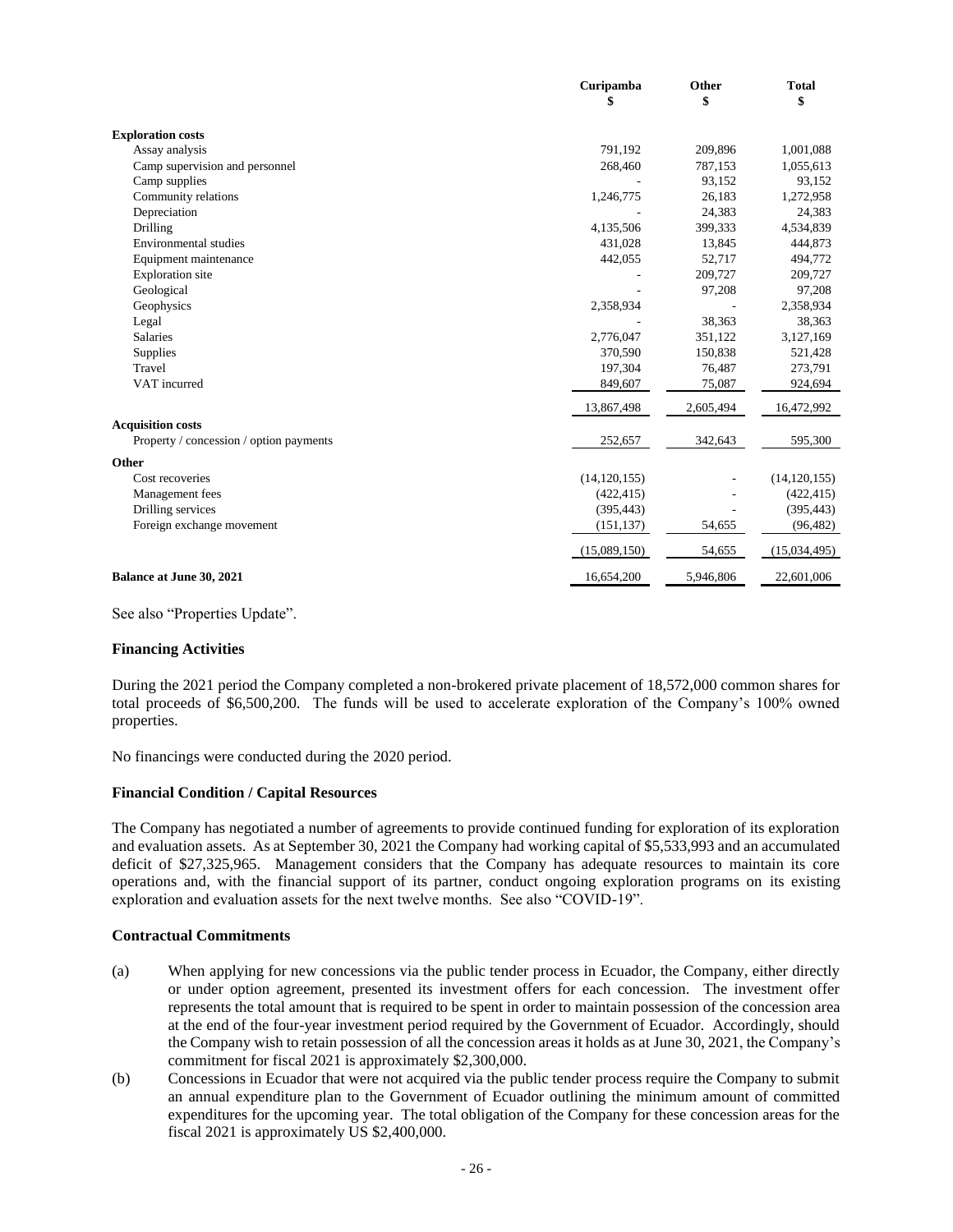### **Off-Balance Sheet Arrangements**

The Company has no off-balance sheet arrangements.

### **Proposed Transactions**

The Company has no proposed transactions.

### **Critical Accounting Estimates**

The preparation of consolidated financial statements in conformity with IFRS requires management to make estimates and assumptions that affect the reported amounts of assets and liabilities and disclosure of contingent assets and liabilities at the date of the consolidated financial statements, and the reported amounts of revenues and expenditures during the reporting period. Examples of significant estimates made by management include the determination of mineralized reserves, plant and equipment lives, estimating the fair values of financial instruments, impairment of long-lived assets, reclamation and rehabilitation provisions, valuation allowances for future income tax assets and assumptions used for share-based compensation. Actual results may differ from those estimates

A detailed summary of the Company's critical accounting estimates and sources of estimation is included in Note 3 to the December 31, 2020 audited annual consolidated financial statements.

### **Changes in Accounting Policies**

There are no changes in accounting policies. A detailed summary of the Company's accounting policies is included in Note 3 to the December 31, 2020 audited annual consolidated financial statements.

#### **Transactions with Related Parties**

A number of key management personnel, or their related parties, hold positions in other entities that result in them having control or significant influence over the financial or operating policies of those entities. Certain of these entities transacted with the Company during the reporting period.

#### (a) *Transactions with Key Management Personnel*

During the 2021 and 2020 periods the following amounts were incurred with respect to the Company's President and CEO, Fredy Salazar, the CFO, Pablo Acosta and the Executive Vice-President Merlin Marr-Johnson:

|                                            | 2021<br>\$ | 2020<br>\$ |
|--------------------------------------------|------------|------------|
| Mr. Salazar                                |            |            |
| - Salaries and compensation                | 98,713     | 78,479     |
| - Health benefits                          | 3.477      | 4,598      |
| - Share-based compensation (share options) | 26,663     |            |
| - Share-based compensation (RSUs)          | 12,764     |            |
|                                            | 141,617    | 83,077     |
| Mr. Acosta                                 |            |            |
| - Salaries and compensation                | 87,111     | 82,859     |
| - Health benefits                          | 1,399      | 2,486      |
| - Share-based compensation (share options) | 8.204      |            |
| - Share-based compensation (RSUs)          | 5,673      |            |
|                                            | 102.387    | 85,345     |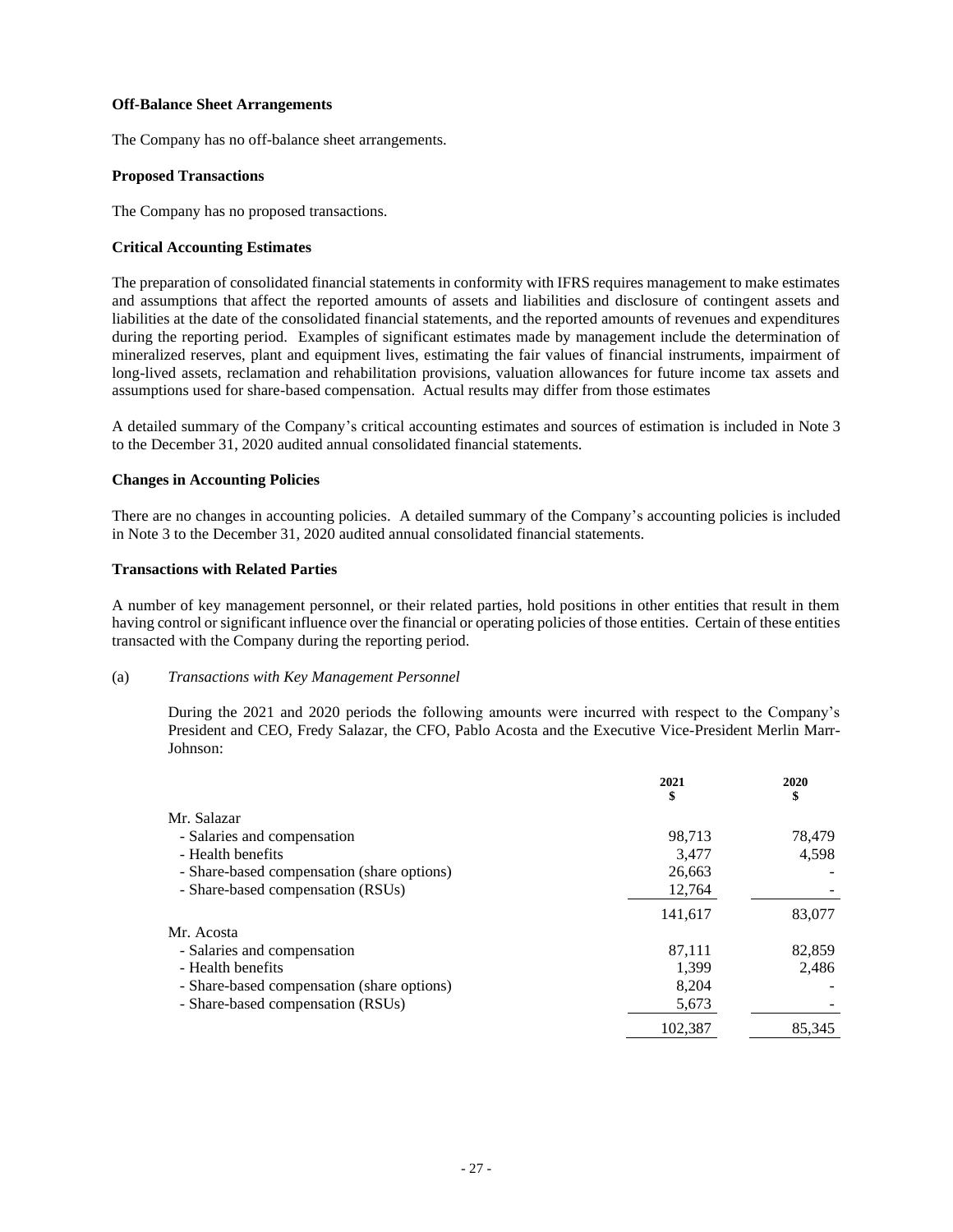|                                            | 2021<br>\$ | 2020<br>\$ |
|--------------------------------------------|------------|------------|
| Mr. Marr-Johnson                           |            |            |
| - Consulting fees                          | 99,000     | 92,750     |
| - Share-based compensation (share options) | 22,127     | 15,257     |
| - Share-based compensation (RSUs)          | 10,637     |            |
|                                            | 131,764    | 108,007    |
|                                            | 375,768    | 276,429    |

As at September 30, 2021 \$nil (December 31, 2020 - \$14,335) remained unpaid.

### (b) *Transactions with Other Related Parties*

(i) During 2021 and 2020 periods the following consulting expenses were incurred with respect to nonexecutive directors and a former corporate secretary (Freddy Salazar) of the Company:

|                                          | 2021<br>\$ | 2020<br>\$ |
|------------------------------------------|------------|------------|
| Consulting fees                          |            |            |
| - Etienne Walter                         | 16,837     | 18,208     |
| - Nick DeMare                            | 33,792     | 36,532     |
| - Jennifer $Wu^{(2)}$                    | 7,064      | 18,208     |
| - Mary Gilzean <sup>(3)</sup>            | 6,642      |            |
| - Freddy Salazar <sup>(1)</sup>          |            | 17,924     |
| Share-based compensation (share options) |            |            |
| - Etienne Walter                         | 5,127      |            |
| - Nick DeMare                            | 7,823      |            |
| - Mary Gilzean                           | 19,079     |            |
| Share-based compensation (RSUs)          |            |            |
| - Etienne Walter                         | 2,482      |            |
| - Nick DeMare                            | 5,673      |            |
|                                          | 104.519    | 90.872     |

(1) Mr. Salazar Jr. was appointed corporate secretary September 30, 2019 and subsequently resigned March 19, 2020.

(2) Ms. Wu resigned April 23, 2021.

(3) Ms. Gilzean was appointed a director on June 14, 2021.

As at September 30, 2021 \$3,822 (December 31, 2020 - \$nil) remained unpaid.

- (ii) During the 2021 period the Company incurred a total of \$48,723 (2020 \$42,540) to Chase Management Ltd. ("Chase"), a private corporation owned by Mr. DeMare, for accounting and administration services provided by Chase personnel, excluding Mr. DeMare. As at September 30, 2021 \$4,459 (December 31, 2020 - \$4,456) remained unpaid.
- (c) During the 2021 period the Company incurred \$180,231 (2020 \$83,039) for equipment rental services and \$137,801 (2020 - \$104,589) for professional services provided provided by Amlatminas S.A. ("Amlatminas") a private corporation controlled by Mr. Salazar and Mr. Acosta. As at September 30, 2021 \$44,400 (December 31, 2020 - \$95,244) remained unpaid.
- (d) During the 2021 period the Company incurred \$25,908 (2020 \$26,401) for storage rental provided by Agrosamex S.A. ("Agrosamex"), a private corporation controlled by the son of the President of the Company.
- (e) During the 2021 period the Company incurred \$147,921 (2020 \$42,230) for environmental studies provided by Cinge CIA LTDA ("Cinge"), a private corporation owned by the CFO of the Company.
- (f) During the 2021 period the Company incurred \$4,712 (2020 \$6,959) for geological services provided by Sthejobs Services S.A.("Sthjobs"), a private corporation owned by the CFO of the Company.